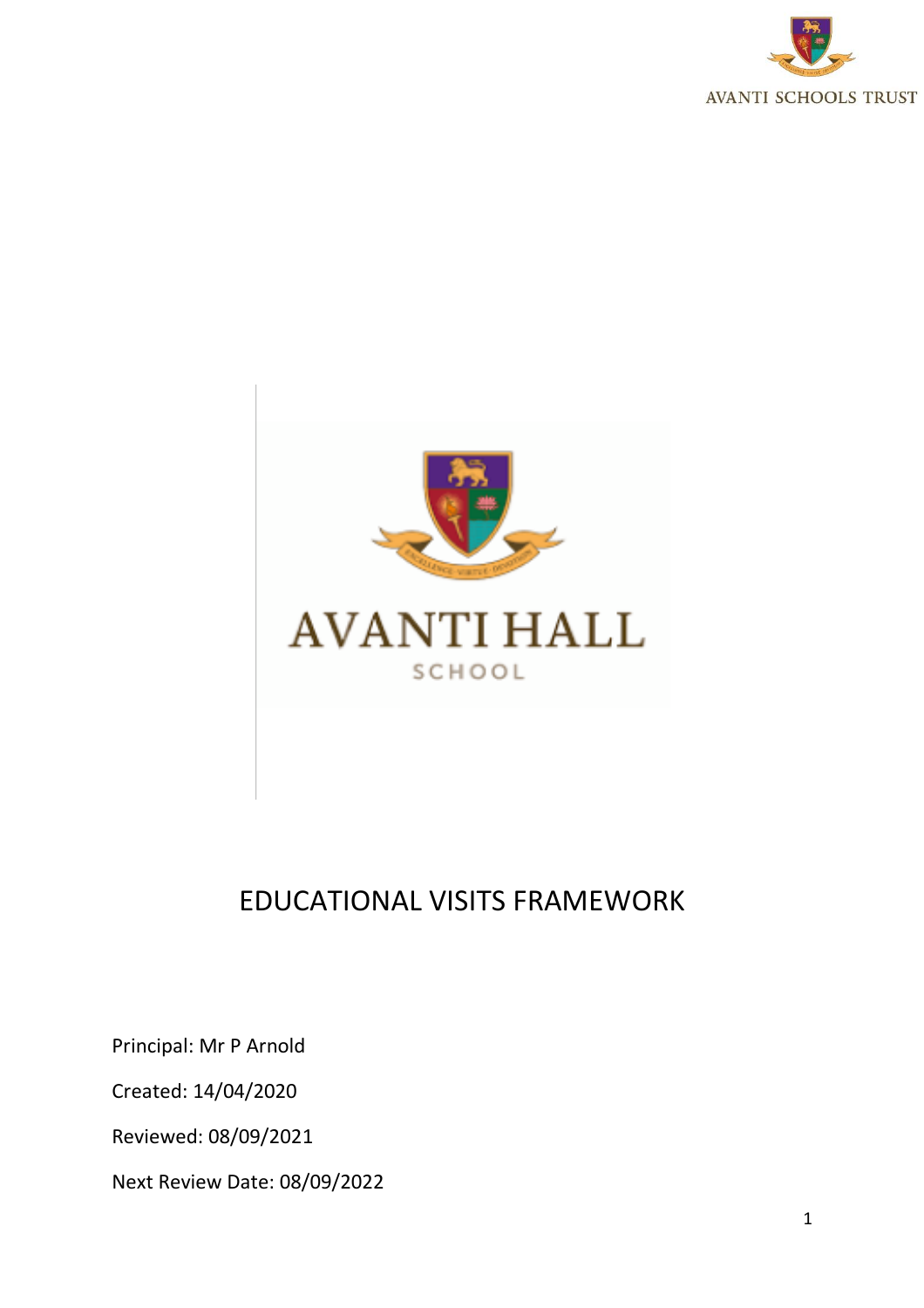

| Contents                                                                                                                                                                                             | Page         |
|------------------------------------------------------------------------------------------------------------------------------------------------------------------------------------------------------|--------------|
| Section 1 - Framework<br>Vision Statement/Purpose/Arrangements/Responsibilities                                                                                                                      | $\mathbf{1}$ |
| Section 2 - Accountability<br>Role of the EVC/Duty of Care/Trip Leader/Use of Third Party Providers                                                                                                  | 8            |
| Section 3 - Trip Approval Criteria<br>Procedures to be followed                                                                                                                                      | 10           |
| Section 4 – Health and Safety (good practice for all staff on educational visit)<br>Supervision/Advisory ratios/Controlled substances/Administration of medication/Trans<br>students/Exchange visits | 13           |
| Section 5 - Extra-curricular clubs                                                                                                                                                                   | 16           |
| Section 6 - Transport<br>Minibuses/private cars                                                                                                                                                      | 17           |
| Section 7 - Checklist for taking an educational visit at Avanti Hall School                                                                                                                          | 17           |
| Section 8 – Monitoring of visits                                                                                                                                                                     | 20           |
| Section 9 - Budgets                                                                                                                                                                                  | 20           |
| Section 10 - Critical incident                                                                                                                                                                       | 20           |
| Section 11 - Emergency Procedure Protocols                                                                                                                                                           | 21           |
| Section 12 - Base Contact guidance when responding to critical incident                                                                                                                              | 22           |
| Appendix 1 - Visit Proposal Form                                                                                                                                                                     | 24           |
| Appendix 2 - Visit checklist for leaders                                                                                                                                                             | 26           |
| Appendix 3 - Visit evaluation form                                                                                                                                                                   | 27           |
| Appendix 4 - Educational visits during Covid                                                                                                                                                         | 28           |

# **Section 1 – Framework**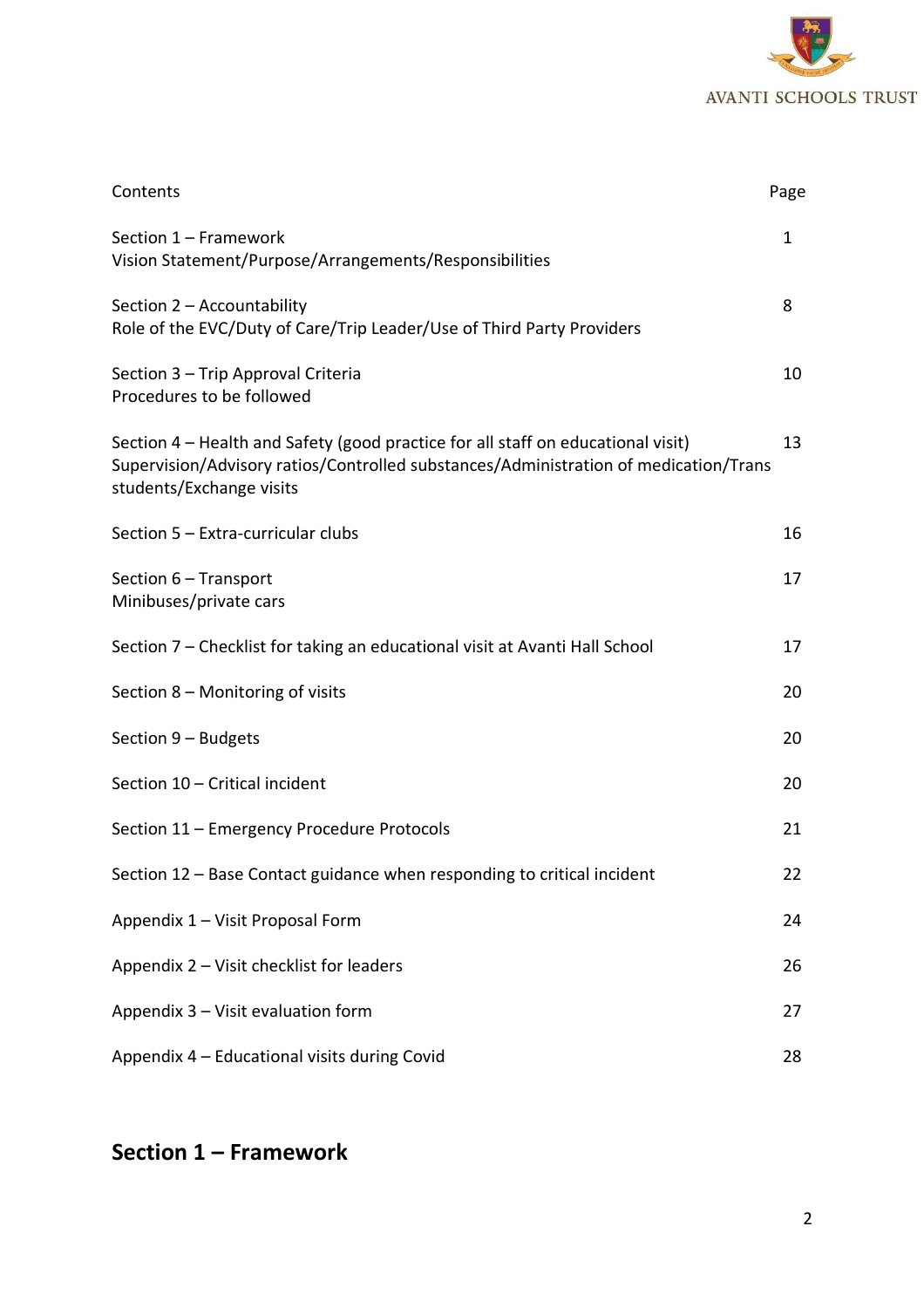

#### **Vision Statement**

Avanti Hall School aims to offer a broad and balanced range of exciting and stimulating educational visits. The opportunities have a positive impact on raising standards, as well as allowing our pupils the opportunity for growth as individuals and demonstrate respect, integrity, courage, humility, empathy, gratitude and self-discipline.

They serve to:

- Bring breadth to the learning experience
- Stimulate enquiry
- Encourage tolerance and quality in relationships between all involved
- Extend, enlighten and enrich the curriculum and the student's learning experience

Avanti Hall School is committed to providing all students, including those with special needs, opportunity to experience enriching educational visits, which may include residential visits.

Avant Hall School, as a new school, has the intention of ensuring educational visits are essential additions to our curriculum. All members of the school community (students, staff, parents and the SW Board of Trustees) have a right to be informed of the many and varied opportunities available and should anticipate a broad, balanced and exciting offer. Students will not be barred on financial grounds from any courses/visits considered a necessary part of the curriculum. When additional funding is necessary, the school will endeavour to source appropriate funds.

Visits should be consistent with the aims of the school and be fully researched, approved, clearly targeted and reviewed.

Visits can lead to pressure (on parents' purses) and stress (on staff and students). All visits should follow an agreed pattern, to be part of the school calendar and of the annual planning schedule.

The scope of this policy covers a very wide range of potential activities, whether a short trip to a local museum or travelling long distances for a specific activity at a specially selected location. The same principles will also be applied to those types of visits that are purely for enjoyment and enhancement of life experiences, such as swimming and sporting activities. The benefit for students visiting venues and gaining first-hand experience and/or partaking in activities is absolutely invaluable in their educational and personal development.

We also recognise that the selection of appropriate venues that can enhance the experience and enjoyment without compromising the health and safety of those who are involved, are crucial to the success of the visit. Equally crucial in the success of educational visits is the need to involve parents and to gain from their support and enthusiasm.

The purpose of this policy is to therefore ensure that all educational visits, irrespective of their nature and duration, are well planned and co-ordinated and take into account the health and safety issues that may foreseeably arise during any visit. Only competent persons and organisations will therefore be selected for the purpose of planning and organising any visits and all and any venues visited will be carefully assessed beforehand.

**Educational Visits Coordinator (EVC)**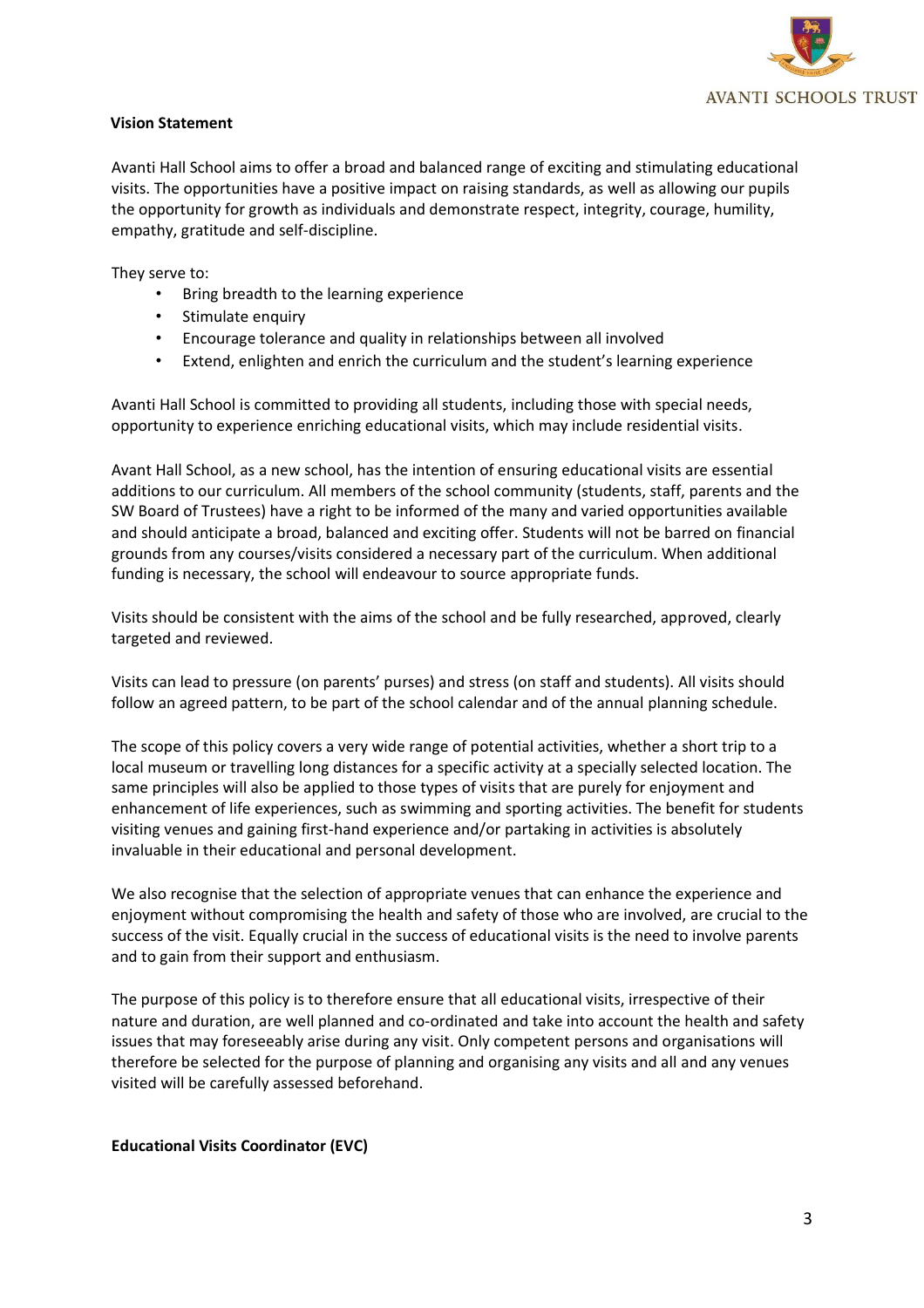

The primary functions of the EVC are to:

- co-ordinate and oversee all issues and controls regarding educational visits
- liaise between all appropriate parties during the planning and organisation.

This includes the need to ensure that the requirements of this policy are carried out and that any problems or difficulties in meeting these requirements are reported.

In particular, the EVC has responsibility for:

- ensuring that any systems and procedures laid down for dealing with educational visits and the selection of suitable persons and organisations involved
- follow the principal requirements of this framework and are ensure they are fully in place prior to the commencement of any educational visit.

In addition, the EVC is responsible for ensuring that feedback is obtained from all educational visits and utilised, where practicable, to both enhance and improve any future arrangements and selection processes.

The EVC can delegate specific tasks to other staff members and is responsible for ensuring that such delegation is appropriate and clearly understood.

#### **Purpose of the Framework**

- To ensure that the purpose of any educational visit is clearly understood and is the focal point for any arrangements made.
- To ensure that all visits have prior approval before going ahead.
- To not exclude any student with protected characteristics as defined by the Equality Act (2010).
- To ensure adequate provisions and arrangements have been included for all students with special needs during educational visits.
- To categorise each educational visit and to plan and organise accordingly. (Note: visit categories are summarised at the end of this policy document.).
- To co-ordinate all educational visits through our appointed Educational Visits Co-Ordinator (EVC).
- To ensure a suitable Trip Leader is appointed for each type of visit, irrespective of the nature and duration.
- To ensure that any selected Trip Leader has the relevant qualifications (where appropriate), skills, experience and abilities suitable for the responsibilities placed upon them.
- To select only appropriate venues and locations that are well-known and/or have been adequately assessed beforehand.
- To select only competent persons for supervisory roles and to ensure they have been suitably vetted and cleared in line with the school's safeguarding procedures.
- To select only competent and assessed travel and/or tour operators for means of transportation to and from venues and locations.
- To arrange educational visits only where the risks have been assessed and reduced to as low as reasonably practicable beforehand.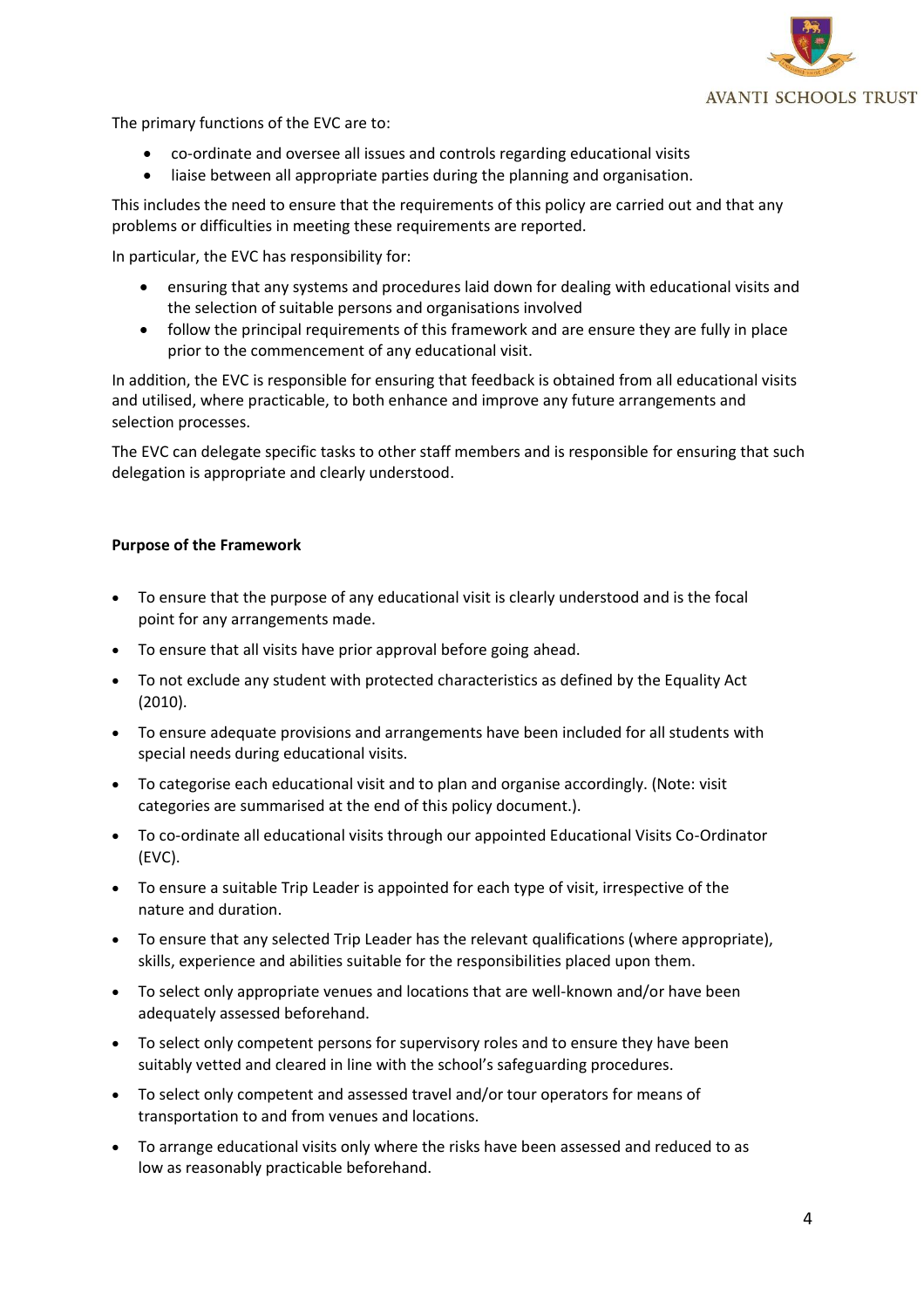

- To provide effective levels of supervision at all times appropriate to the numbers and age group(s) of the students.
- To ensure that all parents are fully informed of any plan to organise an educational visit and that formal consent has been obtained beforehand.
- To assist, wherever possible, those parents who may have difficulties in meeting all the costs of any specific visit.
- To exclude those whose behaviour represents a threat to the health and safety of themselves and those around them.
- To ensure that trips that are compulsory trips/fieldwork as a statutory part of the course have staff cover costs supported by whole school.

### **The Arrangements**

The following arrangements and activities are in place in order to meet the above policy requirements:

- A comprehensive risk assessment system and procedure to identify risks to the health and safety of all those who attend an educational visit and to determine the necessary precautions required to adequately control the risks
- A set of procedures to be followed in the event of an emergency or any unpredicted event that may threaten the health and safety of anyone during the visit (see end of this document).
- A reporting procedure for any accidents or incidents that may occur on the educational visit and for observed conditions that may lead to such incidents
- A system for providing feedback on the experiences of all educational visits that enables improvements and enhancements of future visits to be considered.
- First aid provision and trained first aiders appropriate to the assessed needs of any educational visit (all trips must have first aid cover).
- Adequate insurance arrangements appropriate to the nature of the visit covering (where appropriate):
- Luggage and equipment
- Accident and medical cover
- Cancellation
- Provision of relevant, more detailed and updated internal guidelines, checklists and procedures to ensure a safe and successful visit (in this policy).
- Checklist systems to ensure the following are accounted for:
	- Names of all students on the visit and accountability during the visit
	- Emergency contact details of parents
	- A list of provisions and equipment required for the visit, including specific medical and first aid provisions
	- Itineraries and schedules for all proposed travel and activities
	- Appropriate and adequate provision of information and instruction to all those who require them
	- Appropriate mobile communication methods, systems and equipment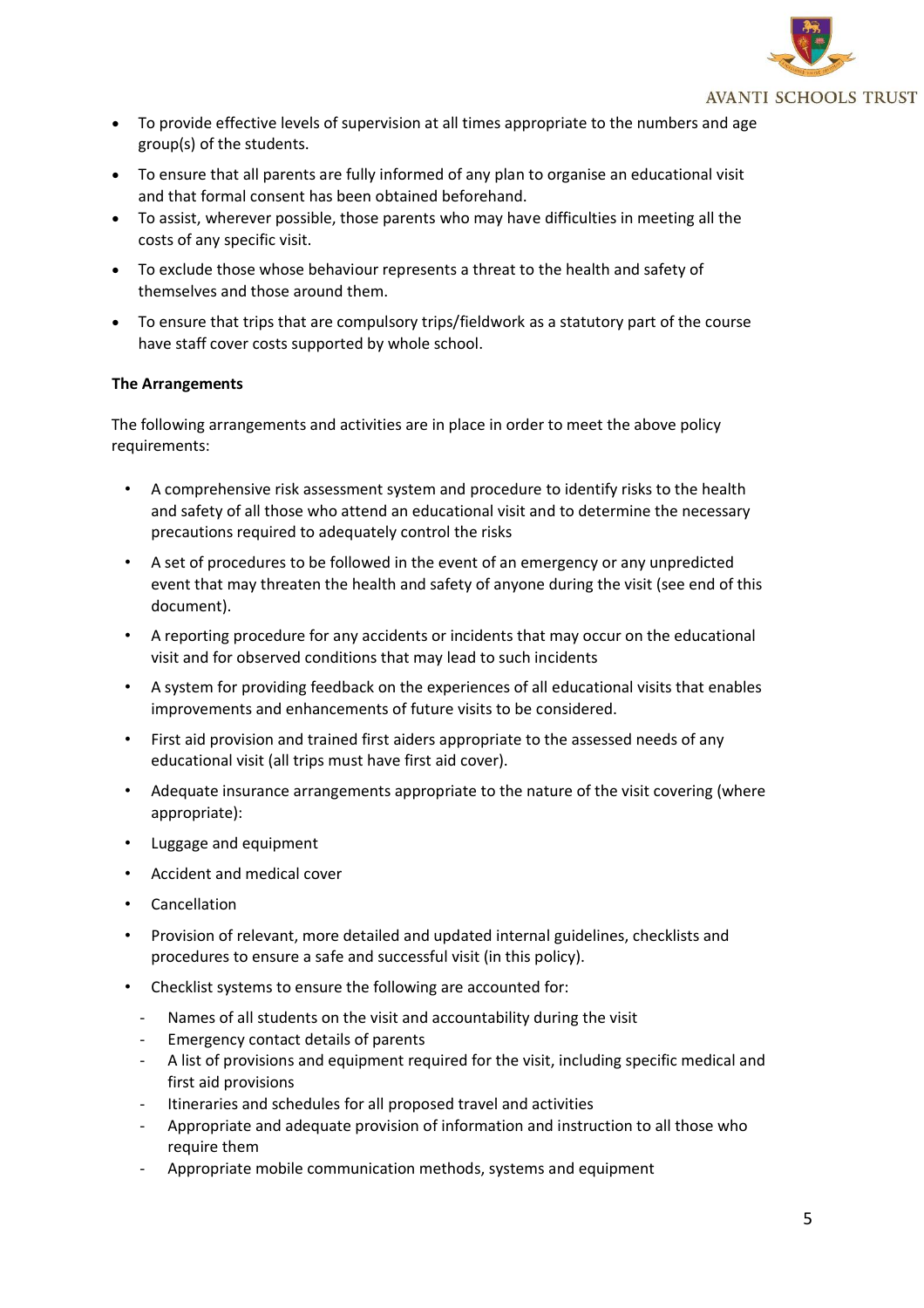

- Additional specific requirements based on the nature and location of the visit
- The assessment and provision of a licensed transport provider and adequately maintained transport vehicles wherever and whenever required.
- The assessment of appropriate modes of travel and provisions for alternative arrangements in the event of an emergency

#### **Responsibilities of the Educational Visit Leader**

- 1. Where so instructed and delegated by the responsible person named in this policy, to plan the proposed visit taking into account the health and safety risks that may arise before, during and after the visit.
- 2. To appoint, where considered appropriate, any competent deputy or deputies in support of any visit.
- 3. To ensure that as much relevant information is obtained on any proposed visit, venue and location to enable an appropriate risk assessment to be carried out. This may include an exploratory visit beforehand. Staff cannot be responsible and not liable for a known historical medical condition if information is withheld from the trip leader prior to the visit.
- 4. To ensure that the needs of all those included on the visit are assessed and provided for.
- 5. To ensure that the risk assessment(s) also determine the appropriate level of supervision, first aiders and any other specifically trained and/or experienced personnel.
- 6. Ensuring that all equipment and materials required for the visit are adequate and arrangements are made to store them safely and correctly.
- 7. To ensure parents are provided with all the necessary information about the educational visit, any equipment etc. they need to provide, and the standards of conduct expected of their child(ren).
- 8. Where appropriate, invite parents/carers to any briefing sessions. This should take account of any difficulties that parents may have if they have disabilities, if English is their second language etc.
- 9. To brief all group members, including students and parents, on the main elements of the visit, the standards expected and the roles and responsibilities of all prior to commencing the visit.
- 10. To finalise all details and arrangements with the responsible person named in this policy.
- 11. To explore school Code of Conduct and any other relevant rules related to that activity.

#### **Assistant Leader/Teaching staff involved**

- 1. Support the Visit Leader in all requirements and follow instructions.
- 2. Support the planning of the educational visit.
- 3. Look out for the health and safety of themselves and those around them and for whom they also have appointed responsibility.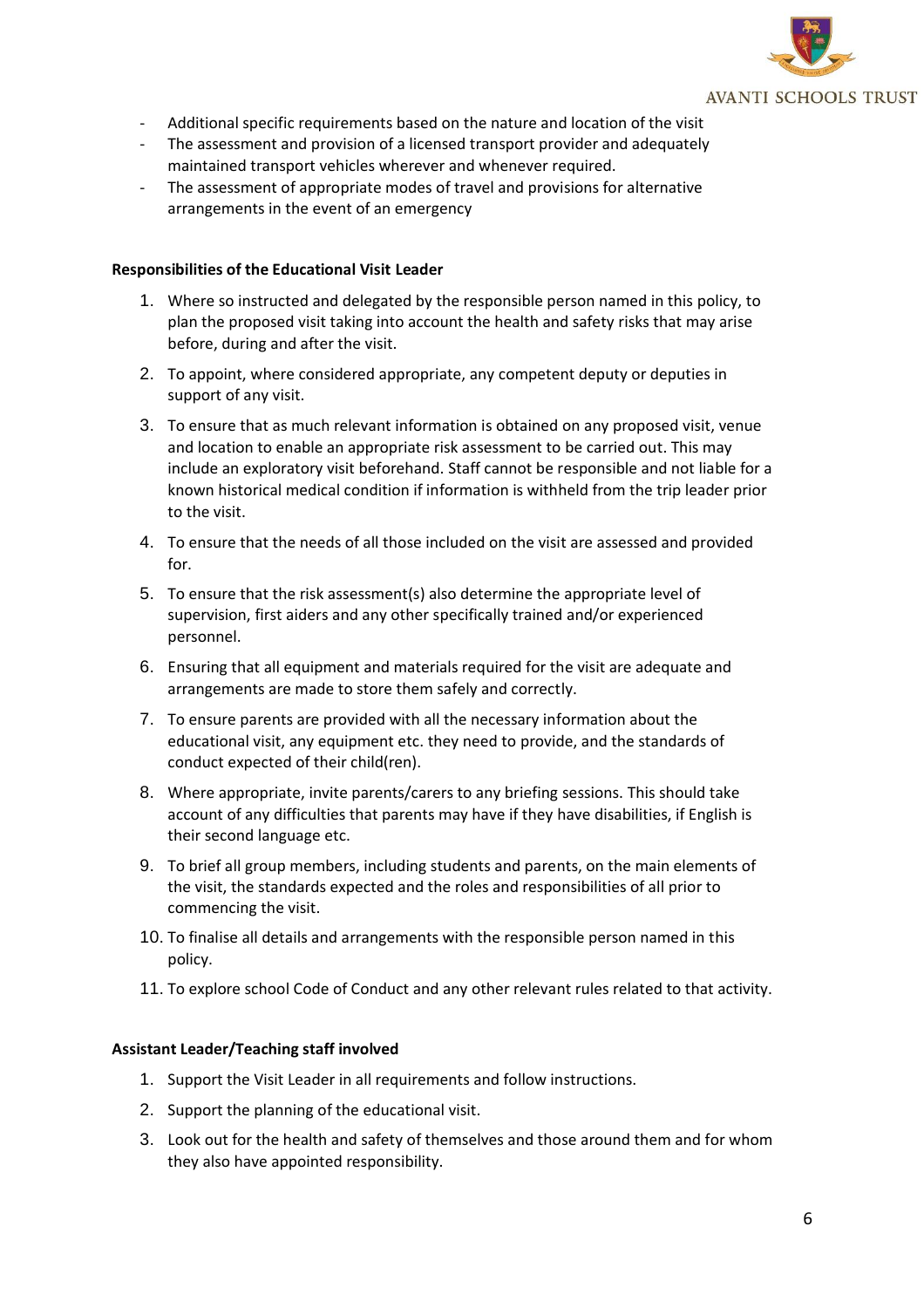

- 4. Assist in general control and discipline requirements.
- 5. Inform the Visit Leader of any concerns, observed or otherwise.
- 6. Do not to force students to partake in any activities during the visit that they may not wish to do.
- 7. Act as Visit Leader (as directed by Visit Leader) in event of the Visit Leader becoming incapacitated or needing to delegate responsibility.

#### **Parents/Carers**

- 1. Must provide emergency contact details prior to the educational visit.
- 2. Sign and return a consent form by the stated closing date with the understanding that failure to do so will mean their child(ren) will not be able to participate in the visit.
- 3. Provide any relevant information known to them regarding the (current) health of their child.
- 4. To disclose any specific details of concerns for their child that may be appropriate to the nature of the visit and any activities planned.

#### **Students**

- 1. Must dress and behave sensibly and strive to meet the expectations placed upon them.
- 2. Must follow the instructions given to them by any accompanying adults.
- 3. Must not take any unnecessary risks or place their fellow students at unnecessary risk.
- 4. Report to any supervising adult any concerns they may have during the visit and, in particular, if and when they are asked to partake in any activities.

#### **Training**

The following training will be undertaken by the organisation:

- All staff will be made fully aware of this policy and the requirements and arrangements laid down within it.
- All staff will be trained in understanding the health and safety requirements of educational visits, particularly in relation to those identified in the relevant risk assessments.
- Key staff, as identified by the EVC, will be trained in any specific role they are required to take in support of this policy.

#### **Summary of educational visit categories:**

**Category A:** Regular visits to venues within the locality that are well-known and of low, assessed risk.

**Category B:** A visit to a venue that may require significant travel outside the locality and/or may be a rarely visited venue, but is still assessed as low risk.

**Category C:** Any type of visit in the UK that requires residential accommodation for one or more nights, assessed as low risk.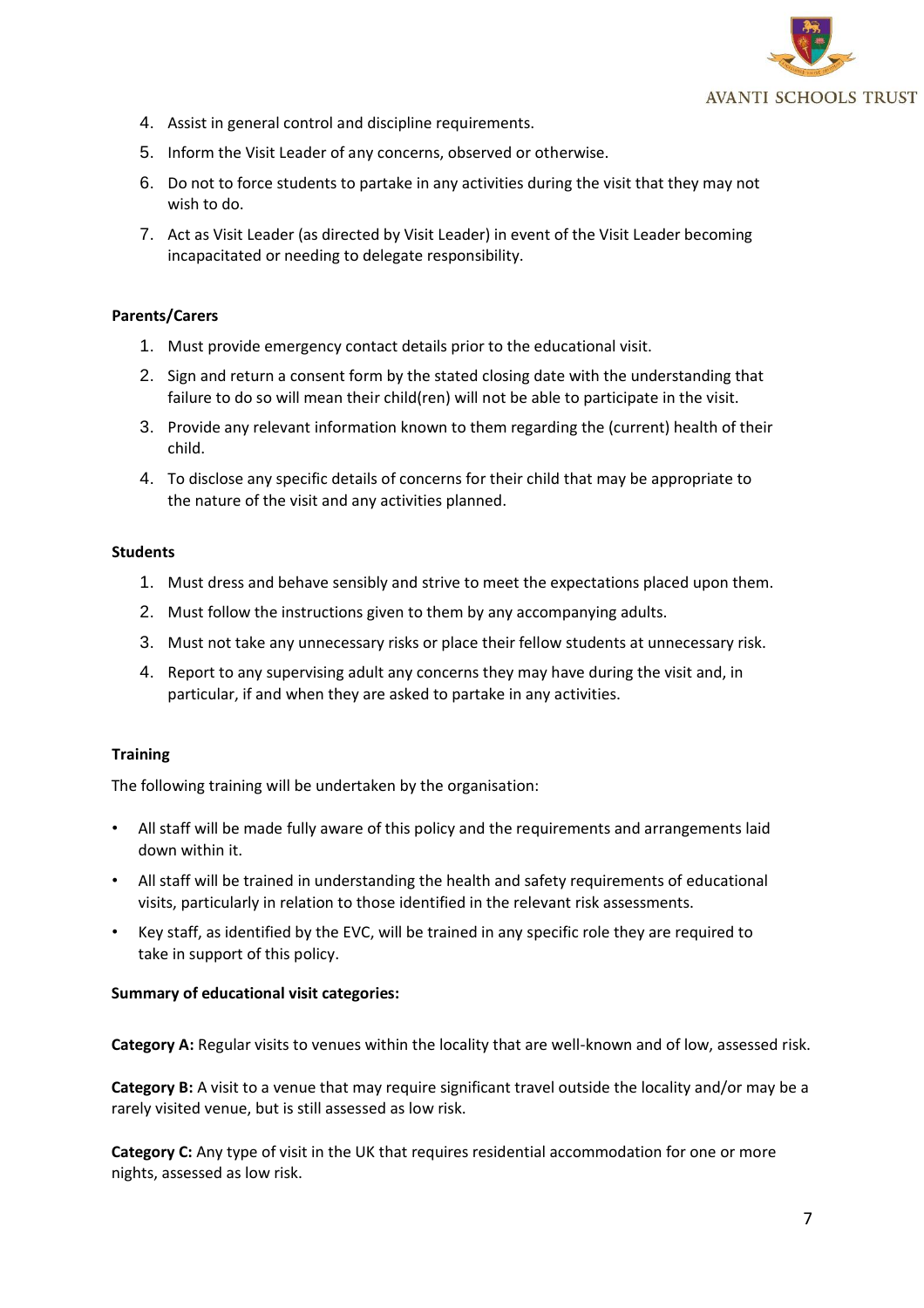

**Or** visits abroad that require residential accommodation for one or more nights, assessed as low risk.

**Or** high risk activities in the UK, (residential or not). High risk activities abroad, residential or not.

#### **Examples of high risk activities:**

- All action adventure activities
- Field work

## **Section 2 - Accountability**

### **The Educational Visit Co-ordinator (EVC)**

The EVC ensures that educational visits follow National, Local Authority (LA) and school policies ensuring that all aspects of the 2010 guidelines (section 3.4j) are complied with and that the Visit Leader and accompanying adults are suitably competent to run the visit.

### **Visit and Activity Leaders**

Those formally appointing a designated Trip or Activity Leader should take account of the following:

- Visit/Activity Leader should be formally approved for the event-specific activity
- Visit/Activity Leader **must** be formally assessed as being competent
- Ensure that those leading visits have appropriate understanding of employer guidance. It is good practice for employers to provide formally accredited Trip Leader training.

## **New Staff will be required to attend Trip Leader training/arrange formal induction with the EVC before they can lead a visit.**

- The officially approved and designated Visit/Activity Leader should be: Accountable (being accountable implies being an employee, or legally contracted - and thus part of a chain of specified roles and responsibilities.)
- Competent/Confident (a leader who is not confident may not be effective). Competence requires that the leader can **demonstrate the ability to operate to current standards of recognised good practice** and the following indicators of competence should be in place:

#### **Appropriate knowledge and understanding of:**

- LA guidance reinforced by formal training
- School procedures reinforced by the Educational Visits Policy
- The group, the staff, the activity and the venue; recent and relevant experience; in some cases, a formally accredited qualification e.g. first aid, adventure activities leadership/coaching award

Where a Visit Leader or Assistant Leader plans to provide their own **adventurous activities** to young people or vulnerable adults, it is a recommended that competence is externally and credibly verified.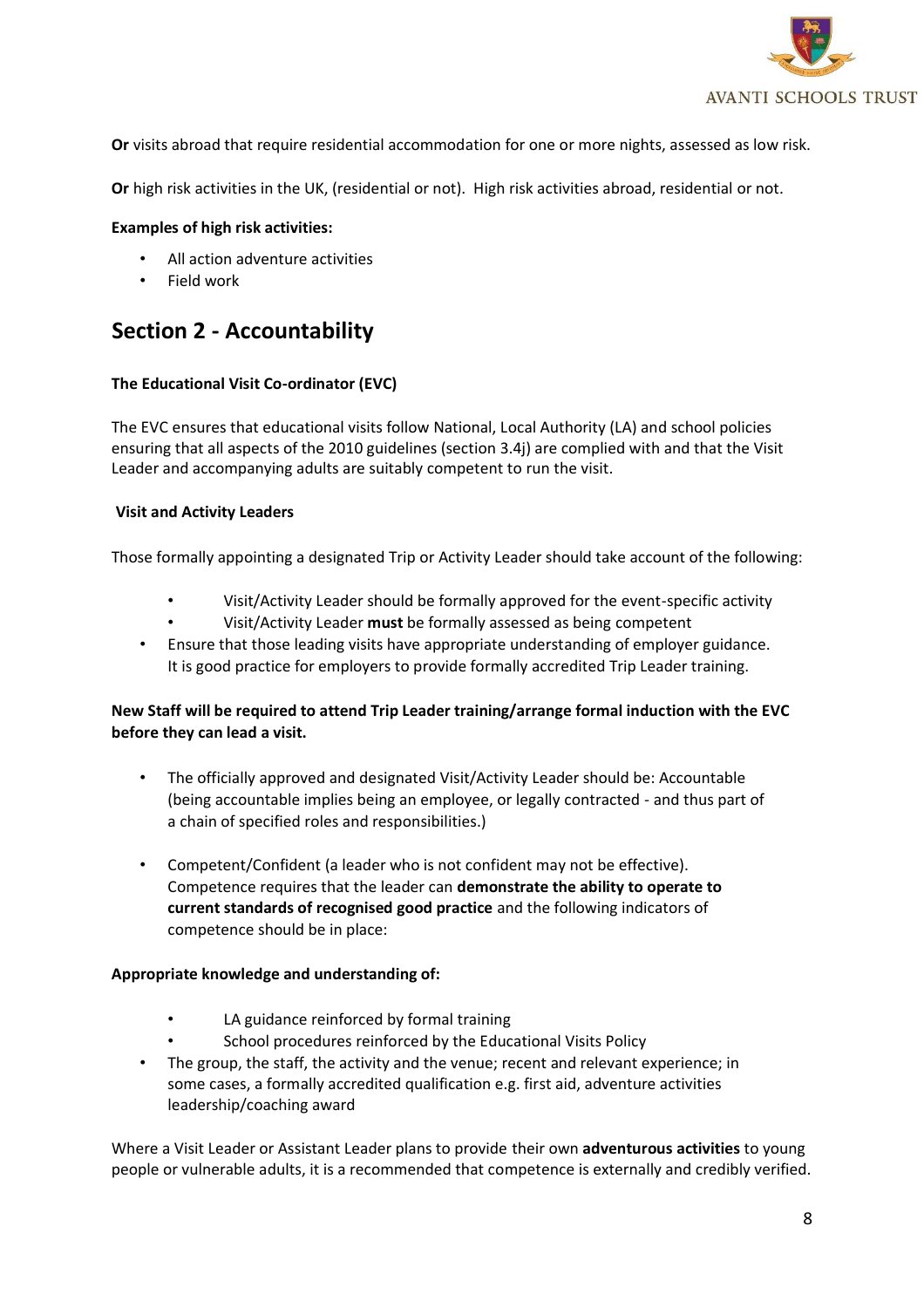

## **This can be achieved by:**

- holding a current NGB leadership award (or equivalent)
	- **or,** if working in an outdoor centre or similar
- through a "signing off" process by an Employer-approved technical adviser

A Visit/Activity Leader **must** follow Employer guidance and school policy and procedures

A Visit/Activity Leader **must** ensure that the activity is properly planned and that the plan includes appropriate risk management procedures based on a risk-benefit analysis

A Trip/Activity Leader **must** ensure that the roles and responsibilities of other staff (and young people) are properly defined and communicated, ensuring effective supervision. To access a full explanation of the expectations and responsibilities attached to the role of Trip or Activity Leader.

### **Common Law Duty of Care and Effective Supervision**

When one person takes on responsibility for another, they take on a legal "Duty of Care" to ensure that those being looked after are kept safe from harm. Where a non-specialist or non-professional adult (the person traditionally described in Common Law as "the man on the Clapham omnibus") takes on responsibility for young people, the legal expectation of the standard of care is described as that of a "reasonably prudent parent". However, when the adult taking on the duty of care has specialist knowledge and/or is working in a professional or employment context, then the law expects a higher standard of care, usually described as the over-arching "Higher Duty of Care".

To exercise the Higher Duty of Care, Common Law expectation is that Visit and Activity Leaders ensure that young people are supervised in accordance with the principles of "Effective Supervision", requiring them to take account of:

- The nature of the activity (including its duration)
- The location and environment in which the activity is to take place
- The age and gender (including developmental age) of the young people to be supervised
- The ability of the young people (including their behavioural, medical, emotional and educational needs) **NB Staff cannot be responsible for a known historical medical condition if information is withheld from the trip leader prior to the visit.**

#### **Staff competence and experience requirements**

This means that every group should be considered in relation to its individual, component parts and effective supervision of any given group has to reflect the group chemistry. It is therefore of critical importance that when planning a repeat or on-going series of activities, the previous plan (no matter how well it worked) is reviewed to ensure it meets current group needs.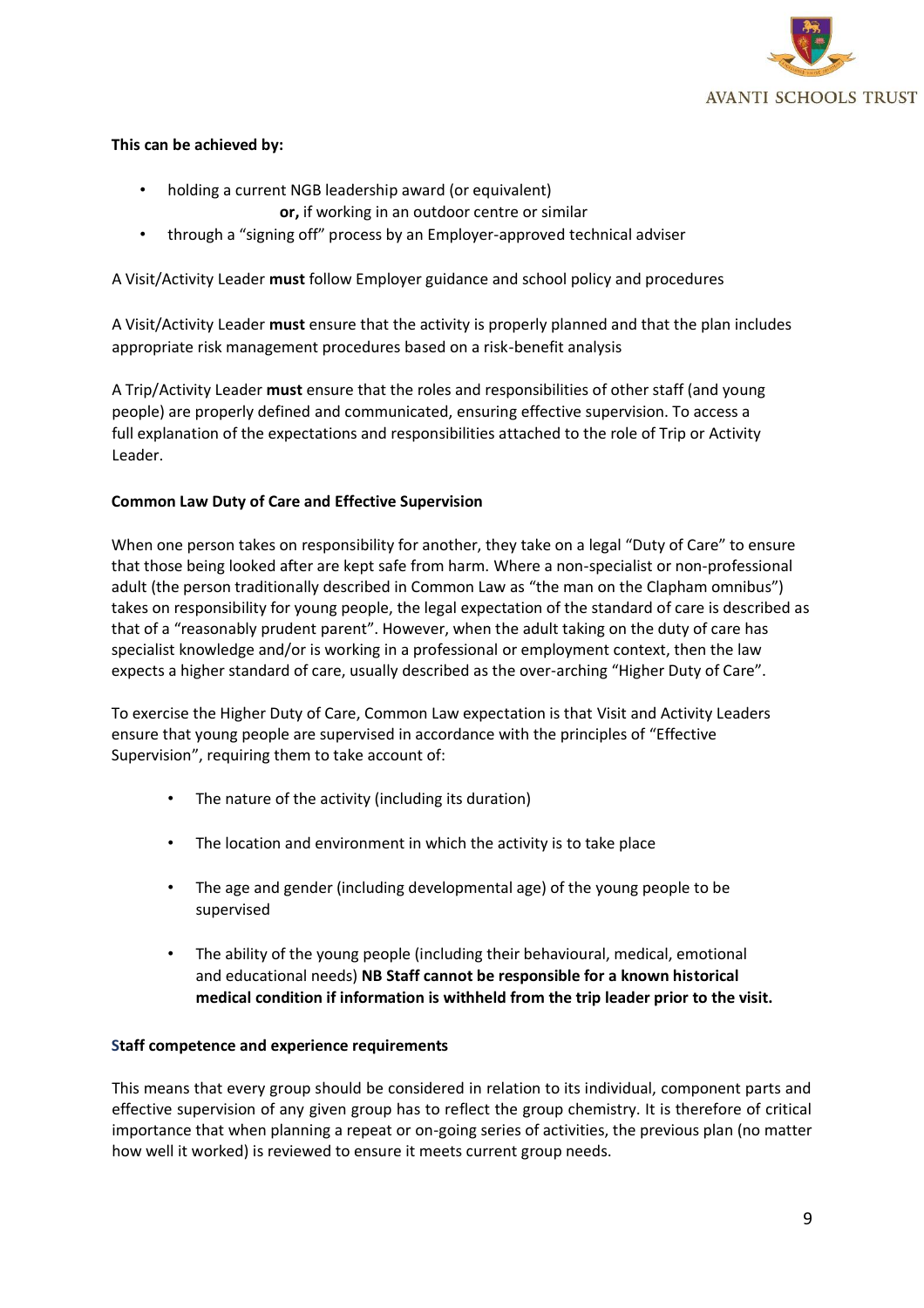

## **Use of third party providers on trips (eg instructors, facilities hired, drivers)**

When using a third-party provider, the Visit Leader is responsible for checking Risk Assessments, DBS/insurances (including Public Liability which must £5,000,000 or above), Fire Procedures, Leadership Qualifications and experience.

Providers that hold LOTC/AAL/Adventure Mark badges are pre-validated by Governing Bodies and therefore do not need checks done eg Skern Lodge Activity Centre in Bideford or the National Marine Aquarium in Plymouth.

## **Section 3 – Visit Approval Criteria**

A decision on whether or not a visit may go ahead will be made on the basis of:

- Cost to school and parents the school reserves the right to cancel visits in the event of inadequate funding being available
- Educational value
- Inclusiveness of all students
- Timing
- Adequate leadership arrangements and suitability of qualifications
- Health and safety considerations as a result of a completed risk assessments
- Whether or not it includes all students
- Financial security
- Evidence of appropriate planning
- Evidence that minimum disruption to the normal curriculum has been considered

There must be a briefing meeting for parents before **all** residential, overseas visits or visits involving adventure activities. Parents must be informed before the visit if any form of remote supervision is to take place.

#### **Procedures**

Before applying for approval for the visit, the following information (where possible) should be sought by the organiser:

- Full cost of the visit, including options where possible, for students and staff e.g. activity/ entrance fees, transport
- Cost of teaching cover, resources needed, cost/payment of part-time staff (particularly if not in school on those days)
- An appropriate and detailed **action plan** should be submitted for all large trips e.g. World Challenge to include 'how' individuals who wish to participate can be supported through appropriate fundraising/sponsorship to enable them to participate. *Inclusiveness of all students is a key factor in these visits*
- Within the Action Plan an agreed payment schedule with a long lead in time is essential to spread the cost to students and parents
- Accommodation details where appropriate
- Insurance details where appropriate
- Experience/qualifications of staff/instructors involved
- First Aid provision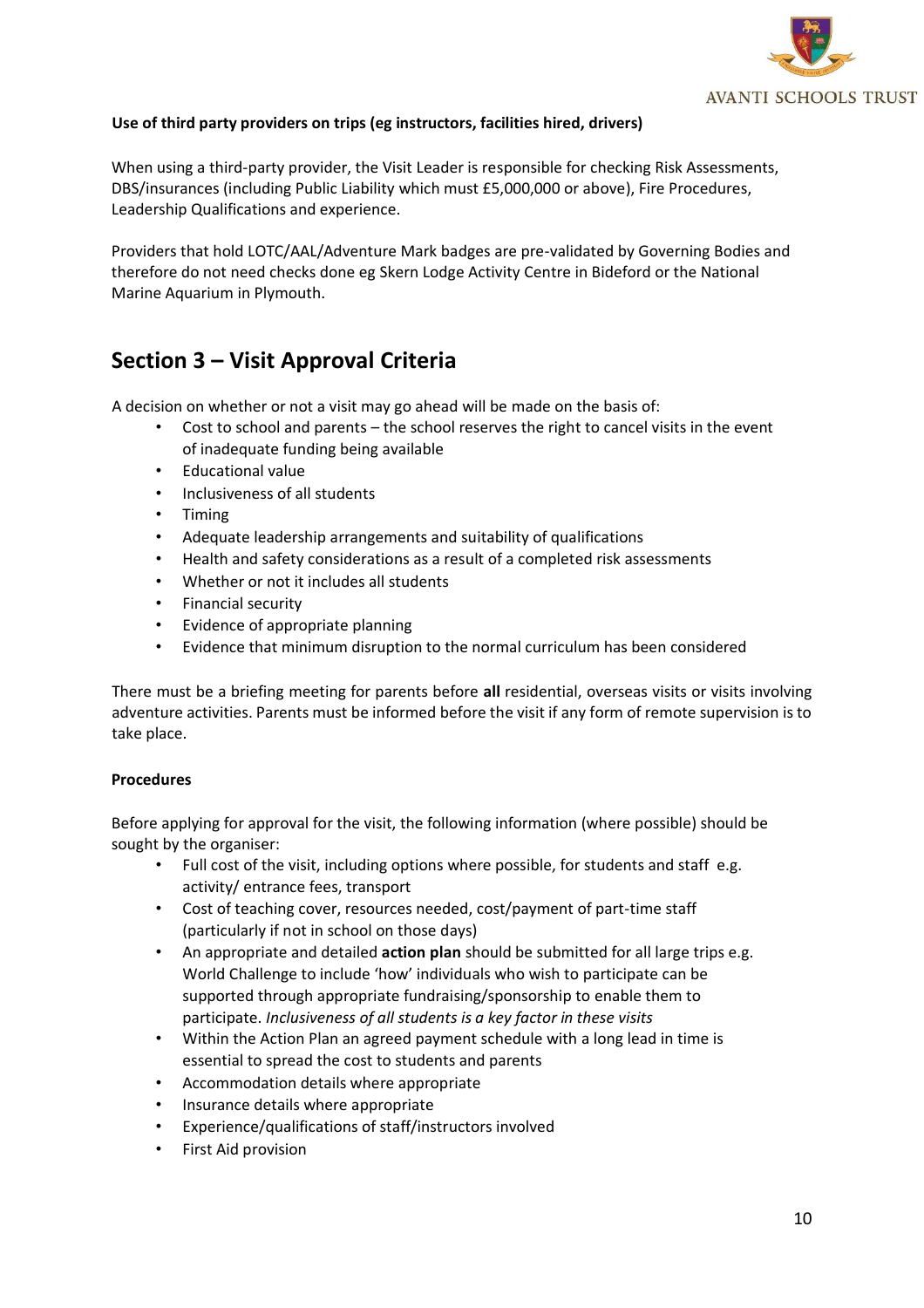

## Please note:

An exploratory visit should be made, whenever possible, by any teacher who is to lead a group abroad or on a residential visit **or** who is to instruct or lead the group in an outdoor activity in a location that is not familiar to him/her. If, in the last resort, an exploratory visit is not feasible, the Visit Leader will need to consider how to complete an adequate assessment of the risks.

### **Planning a Visit**

In order to allow for sufficient time for a visit to be organised, the following should be submitted to the EVC at least **3 months in advance** (6 months in the case of residential or overseas visits). Approval for the visit will be based on the information given and should therefore be as detailed as possible and include:

- 1. An initial proposal that includes a full costing (costs of visits cannot include the cost of cover)
- 2. Appropriate risk assessments and standard operating procedures (attached after approval). Specific and general risk assessment is required.
- 3. All EV paperwork and Provider Form (if required)
- 4. Names submitted to Finance permission to go, medical information, contact details & payments can all be collected.

## **A Typical Trip plan example:**

- 1. Submit a Visit Proposal Form to EVC, including full costing of the visit
- 2. After approval, send letter to students/parents/carers
- 3. Submit trip group names to Reception staff, Attendance Officer, SENDCo and Designated Safeguarding Policy.
- 4. Reception staff to collate all payment, consent and medical forms and coordinate the sending of reminders to parents/carers if required.
- 5. Submit transport/venue/other Risk Assessments to EVC
- 6. Complete Evolve, ready for sign off by EVC.

#### Please note:

For visits over 24 hours/residential, please contact EVC for latest advice on relevant forms.

## **Visit Planning**

Staff are to follow the **S.T.A.G.E.D.** approach to planning for an educational visit

**Staffing** – staff experience, competence and knowledge of the group are essential in planning a visit and a Visit Leader must consider this in making their plans.

**Transport** – Different methods of travel will come with different challenges and must be considered during the planning phase.

**Activity** – Consideration of each activity and measures to control risk are essential.

**Group** – The ability of the students must be consider to decide if an activity can be completed. Inclusivity for students going on visits is essential at Avanti Hall School.

**Environmental factors** – Different locations may require different approaches during the visit. **Distance** – Greater distance from school will require more enhanced risk assessing and planning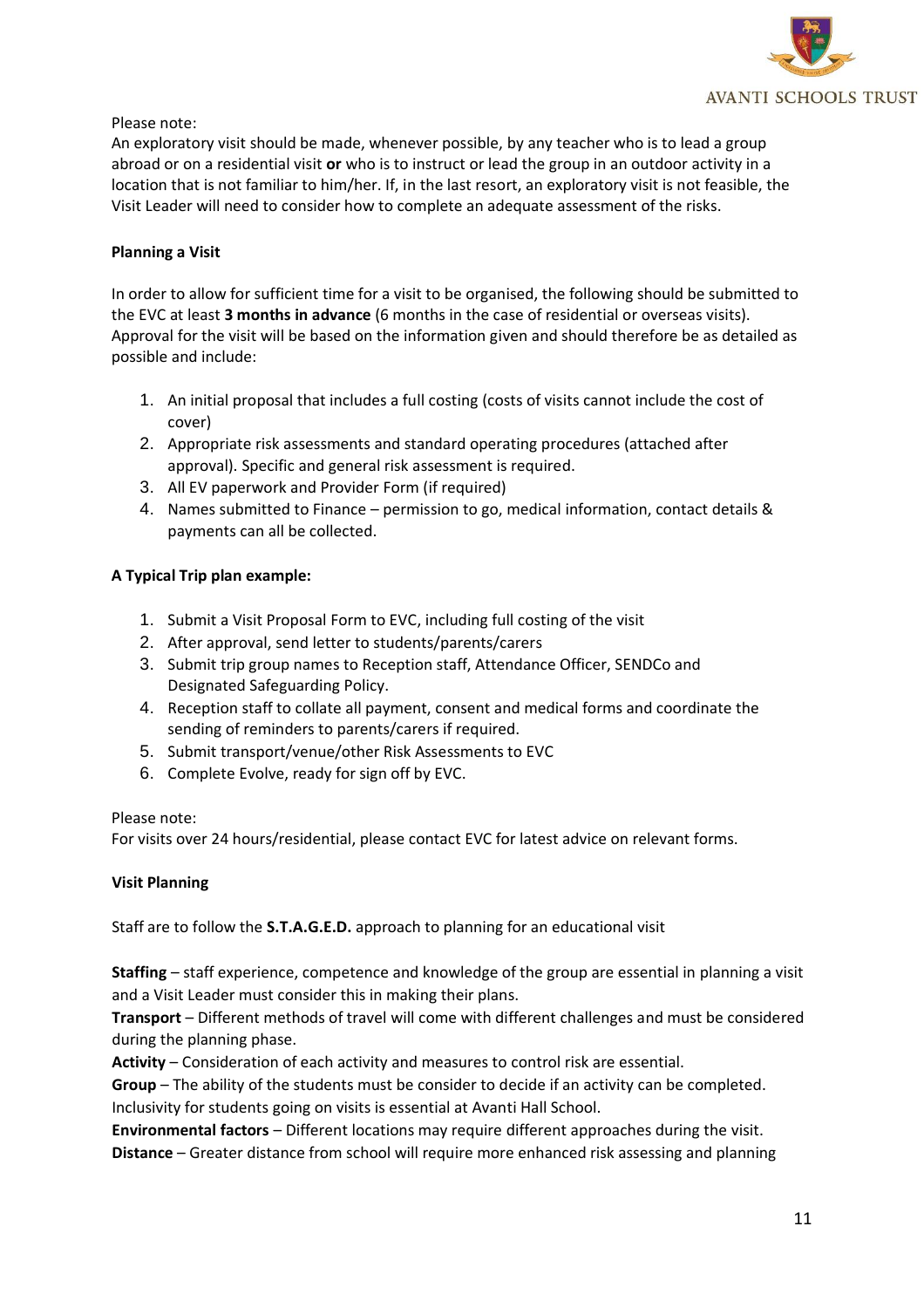

## **Communications**

Information should be given to students/parents only **AFTER** approval has been given. An initial letter to parents should:

- ensure that the specific wording is correct. All visit letters must be proof read and approved by the Principal.
- state the aim of the visit
- give times and details of venue and provider e.g. Travel Company
- provide a provisional itinerary, where appropriate
- state student/staff ratio and qualifications or experience of accompanying staff where appropriate
- give type of accommodation/transport where appropriate
- state types of any special clothing or equipment needed
- contain details of costs, whether the cost is compulsory or whether a voluntary contribution is being sought. It should also indicate that, in cases of financial hardship which makes it difficult for parents to afford the costs, a written application, in confidence for financial assistance, may be made to the senior member of staff responsible
- where appropriate, inform parents of the criteria to be used to select students as proposed above

For all visits over 24 hours, parents should be informed that, in instances of severely unacceptable behaviour, that the student concerned may be sent home and that the responsibility for accompaniment and any additional costs lies with the parents.

#### **Future correspondence must include:**

- a request for parental consent (for **all** off-site activities)
- a request for medical and contact details. Staff cannot be responsible for a known historical medical condition if information is withheld from the trip leader prior to the visit.
- details of insurance

#### **For overnight and all visits abroad, correspondence must include**:

• details of a briefing meeting for parents where the itinerary and standards of behaviour are explained

Before departure, the Base Contact, who has been appointed to act as the school contact between parents and the visiting group in the event of a query or an emergency, the EVC and all supervisors must be provided with all the necessary information about the visit, including emergency contact details for everyone in the group.

## **Section 4 – Health and Safety**

At least **one** appropriate accompanying adult must be trained in First Aid and in the treatment of anaphylactic shock if appropriate.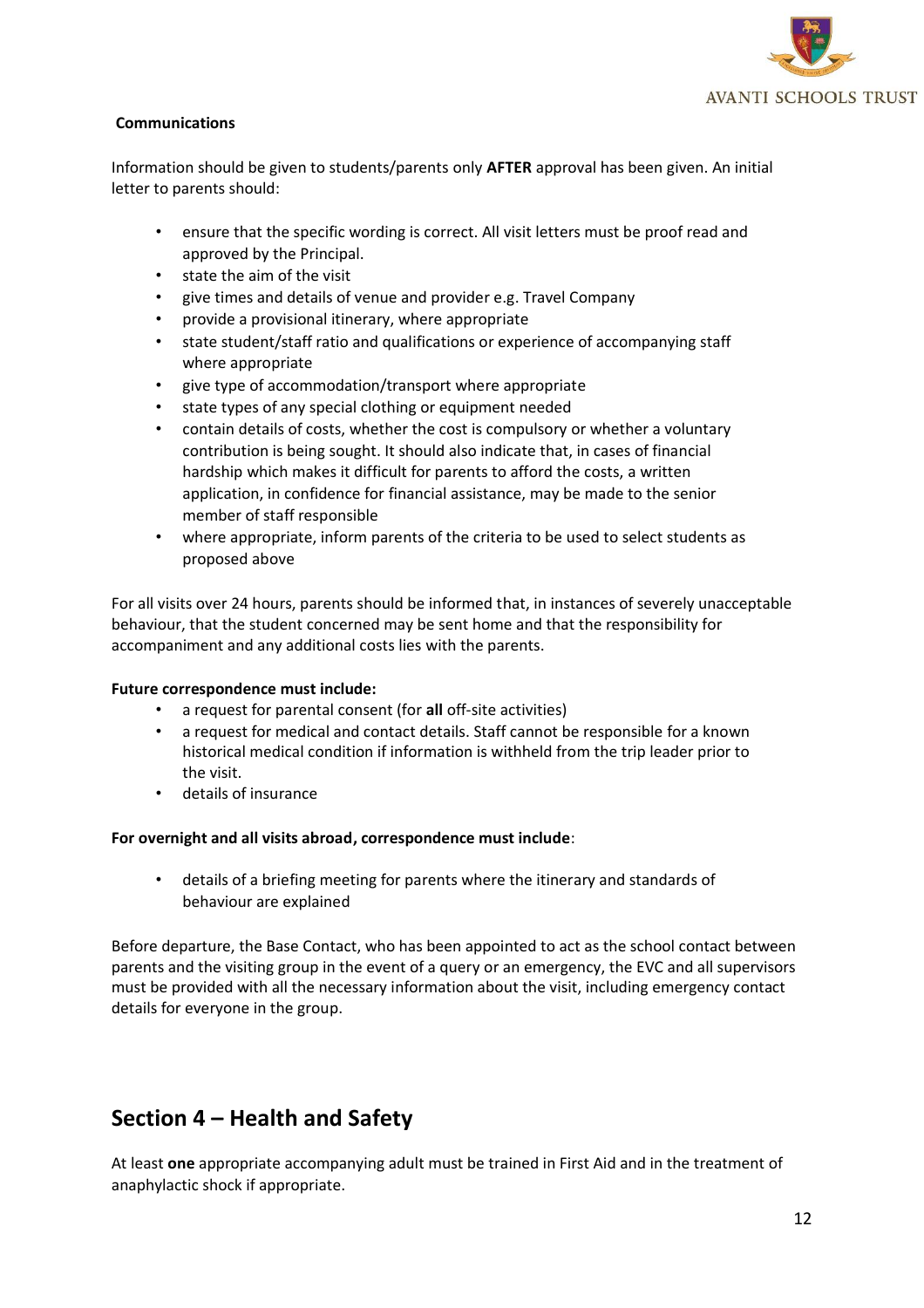

It is the **Visit Leader's responsibility** to check that all essential medications have been taken e.g. Epipens, asthma inhalers etc.

It is the **pupil's responsibility** to bring labelled medication and present it to one of the adults supervising the visit e.g. travel sickness medication. If any medication is taken it should be recorded on the Administration of Medication Form (section 12). If an accompanying adult considers that medical treatment necessary, s/he may contact parents/carers for advice and consent in minor cases. If in doubt the student should be referred to a doctor.

## **Administration of Controlled Substances** eg Ritalin

Visit leaders are responsible for keeping all controlled substances in a locked container and then within another locked/secure area eg cupboard or glove box. All medication administered on the visit should be recorded on the Administration of Medication Form and returned to the relevant Student Reception.

On residential visits, students and staff must be familiar with fire and emergency procedures.

**During a visit, the Visit Leader** retains a 'Higher Duty of Care' for the group at all times. In delegating supervisory roles to other adults, it is good practice for the Visit Leader to:

- allocate supervisory responsibility to each adult for named young people
- arrange the party into smaller and more easily managed sub-groups
- ensure that each adult knows which sub-group and which young people they are responsible for
- ensure that each young person knows which adult is responsible for them
- ensure that all adults understand that they are responsible to the Trip Leader for the supervision of the young people assigned to them
- ensure that all adults and young people are aware of the expected standards of behaviour
- ensure the visit is as safe as practicable
- curtail the visit **or** stop the activity if the risk to the health and safety of any participant reaches an unacceptable level
- ensure that participants are aware of the need to be involved in the process of ongoing risk assessment, including the reporting of hazards and potential risks

#### **It is good practice for each Assistant Leader to:**

- have a reasonable, prior knowledge of the young people, including any special educational needs, medical needs or disabilities
- carry a list/register of all group members
- directly supervise the young people (except during remote supervision). This is particularly important when they are mingling with the public and may not be easily identifiable
- regularly check that the entire group is present
- have a clear idea of the activity to be undertaken, including its aims, objectives and targeted learning outcomes
- have the means to contact the Visit Leader/other adult supervisors if needing help
- have prior knowledge of the venue from the Visit Leader
- recognise unforeseen hazards and respond accordingly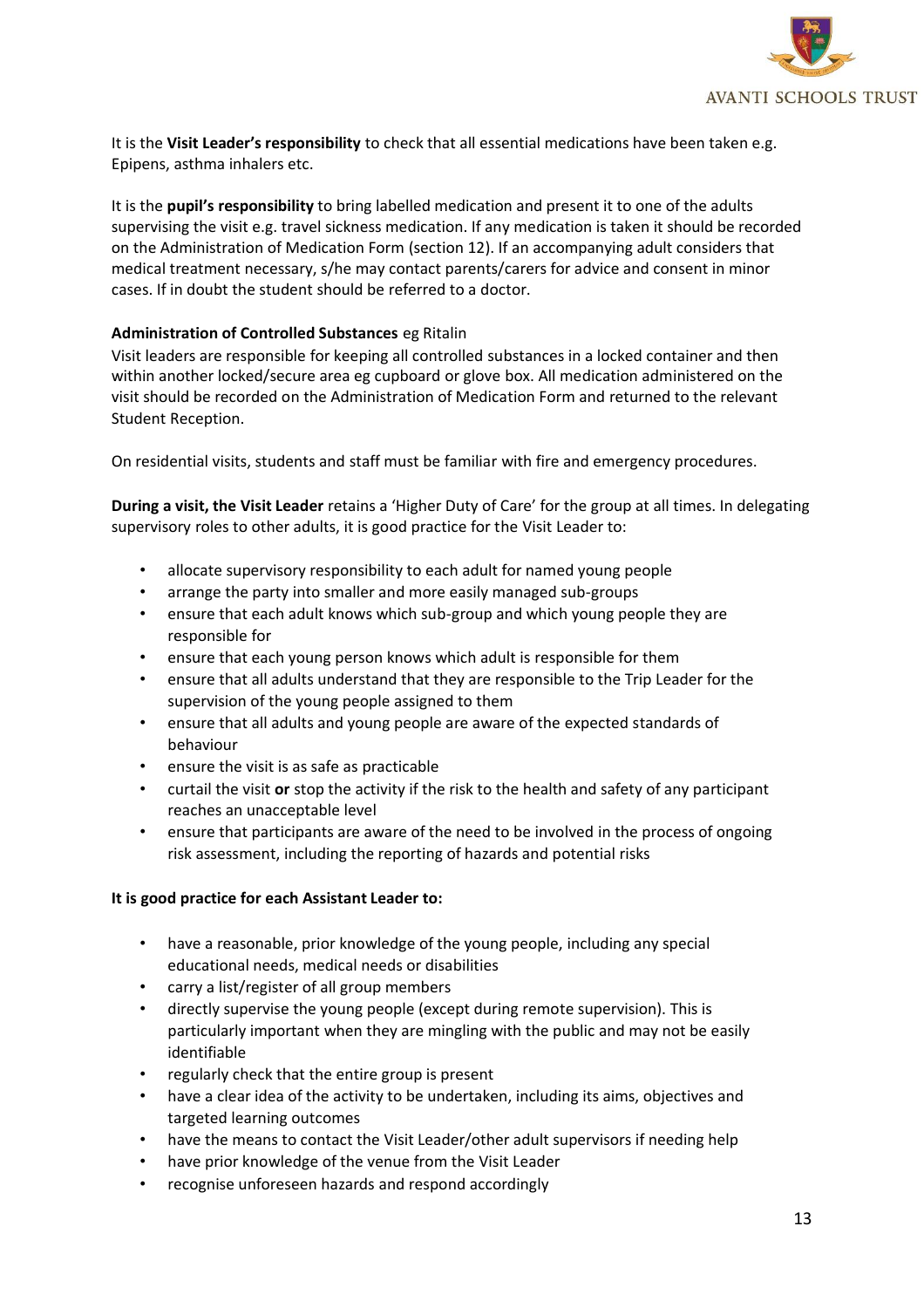

- monitor the activity, including the physical and mental condition and abilities of the group members and the suitability of the prevailing conditions
- be competent in the techniques of group management
- ensure that young people abide by the agreed standards of behaviour clearly understand the emergency procedures and be able to carry them out; know how to access First Aid

## **Each pupil should:**

- know who their supervisor is at any given time and know how to contact them
- make sure that they have understood instructions
- make sure they are not isolated from the group
- know who their fellow sub-group members are
- alert the supervisor if someone is missing or in difficulties
- make sure they are aware of any designated meeting place and times
- make sure they understand the action they should take if they become lost or separated

#### **During a visit ALL participants will:**

- ensure that they co-operate with the Visit Leader and follow the instructions given to them in order to maintain the lowest acceptable risks to the health and safety of all participants
- develop their knowledge and understanding related to responsible participation in risk reduction

#### **After the visit, the Visit Leader will:**

- ensure that the post-visit evaluation form is completed, ensuring areas of improvement are identified and any "near misses" are highlighted which will allow for improving practice in visits across the school.
- ensure that all staff from the visit complete their own evaluation form. These must be completed on their own and not as part of a group submission.
- ensure that pertinent information acquired from or about the visit or about the visit or activity is drawn to the attention of the EVC and shared with colleagues for consideration in the planning of future educational visits and activities
- when necessary, ensure an accident/incident form is completed and sent to the EVC

#### Please note:

Students will not be granted time off school on the day after the visit in any circumstance

#### **Supervision**

#### **Staff – Student ratios**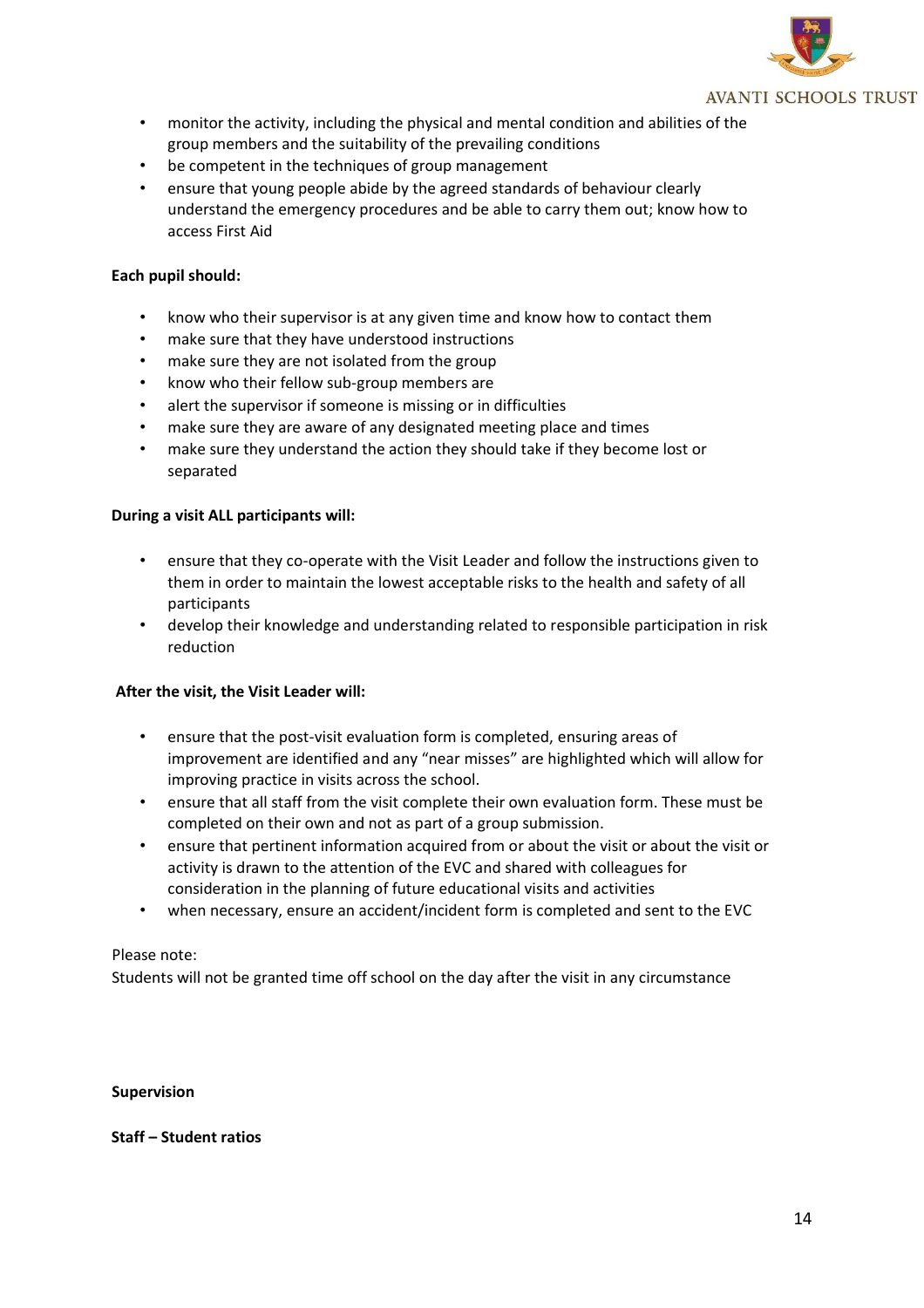

The only legal ratio is for Early Years where a ratio of 1:8 or 1:13 (depending on ages and staff experience and qualification).

All other ratios are dependent on staff planning of visits based on STAGED approach.

Ratios could be increased or lowered, depending on staff experience and age and ability of students attending. However, as an advisory base, the following ratios should be seen as a starting point in the planning. Ratios must always been signed off by the EVC prior to travel.

| Abroad visit       | 1:10 |
|--------------------|------|
| UK Residential     | 1:10 |
| UK non-residential | 1:15 |

Pupils must understand key safety information including expected standards of behaviour, what to do if they become separated or if there is an emergency.

Where there is going to be remote supervision, e.g. free time, students must:

- be judged competent in remote supervision
- be in groups of no less than 4 who must remain together
- be given a specific return time and meeting point
- be told how and where a member of staff can be contacted at all times in case of emergency
- 'Report in' regularly for a head count if remote supervision is likely to be for a prolonged period

Before the visit, parents/carers must be informed of and have agreed to any form of remote supervision and be made aware of the above measures to monitor the students.

#### **School Visits and Overnight Stays (Information regarding trans students)**

Learning about different cultures and taking part in activities, may lead to overnight stays, both at home and abroad. Issues may arise for transgender students but this must not mean that they cannot be included on the visit. Consideration should be given well in advance to any additional needs which may include having a parent/carer (as a member of staff) accompany the trip to ensure that the student is fully included.

The sleeping arrangements will need to be thought about before a visit is undertaken; it is possible that the student would prefer to have a separate room etc. Each individual case and trip needs to be thought of separately and in depth discussions should happen well in advance with any and all appropriate bodies.

The school should consider, just as anyone can be searched, transgender students may be searched at borders or other places. Different countries will have policies and procedures that they will follow. Contracting the relevant border control or agency in advance will ensure that any policy or risk assessment completed by the school is accurate for that visit or trip.

There are counties that are not as legally and culturally open as the UK. In fact, some have laws that make it illegal to be part of the transgender community, therefore if planning an overseas visit, you should consider and investigate the laws regarding transgender communities in the country you are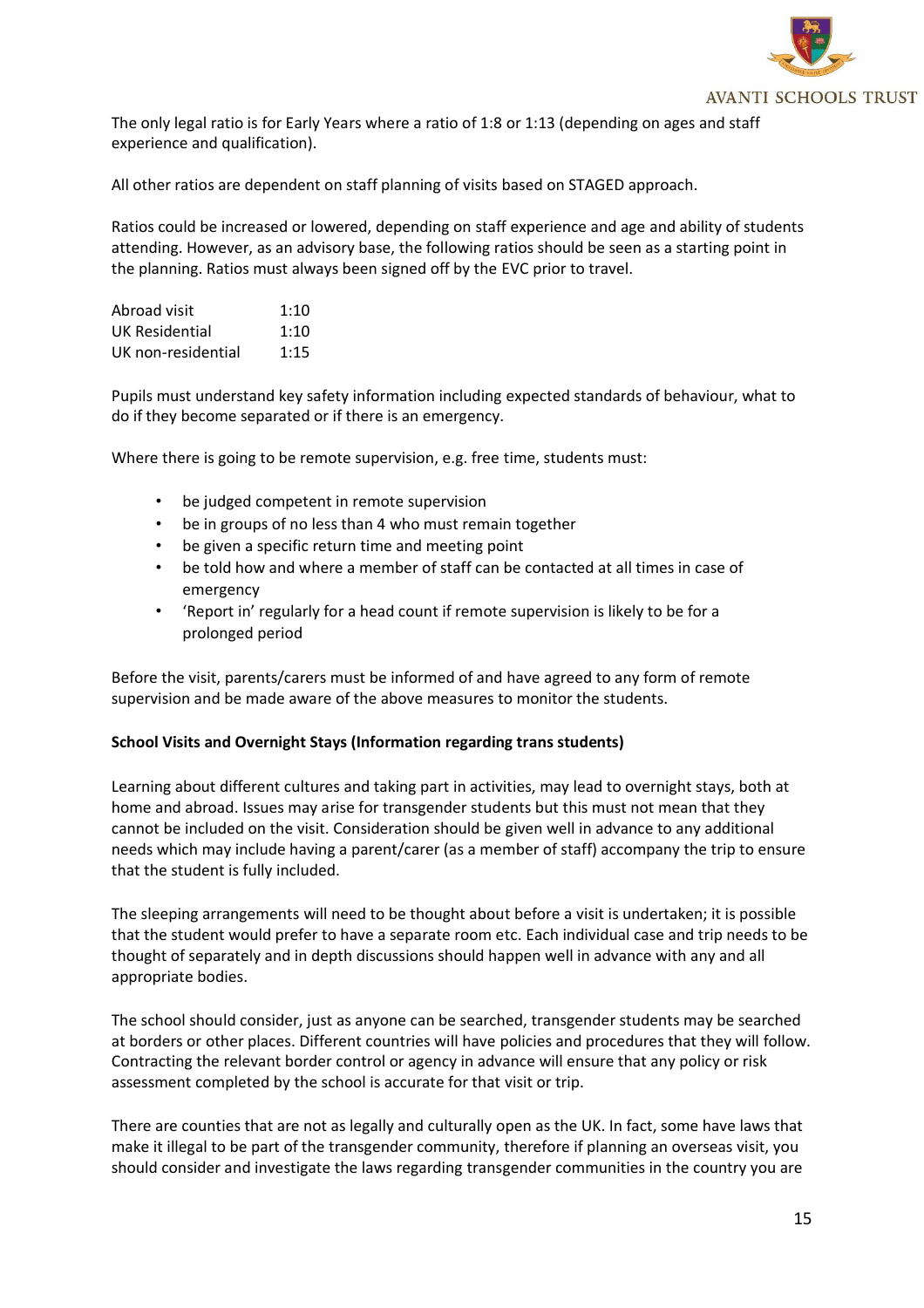

visiting. The International Lesbian and Gay Association (LGA) have more information on their website about countries that pose a risk to transgender individuals.

In relation to passports the passport office has a confidential service for people that are transgender (0800 448 8484) and more advice can be found here:

#### <http://www.ukdps.co.uk/AdviceForTranssexuals.html>

#### **Recommendations**

- A risk assessment for the school or college visit/trip should be conducted to include transgender pupils
- Any risks identified from the assessment should be managed so that any reasonable adjustments can be considered to facilitate the participation of the transgender student.

## **Section 5 – Extra-curricular Clubs**

Where extra-curricular activities regularly take place off-site, e.g. sports fixtures, the organising staff at the start of each school year should obtain from parents of those students likely to be selected for teams:

- Consent to participate
- Appropriate medical information
- Emergency contact details

Details of other students selected during the year may be collected as necessary. Prior to departure for the fixture, the Faculty should ensure the office staff on the relevant site have details of the students involved, in case they need to make contact with parents.

A single member of staff may supervise a sports team. Adults other than teachers (AOTTs) may act as additional supervisors. However, a DBS check must be completed if staff anticipate that supervisors will be left alone with students or will be supporting events on a regular basis.

The Visit Leader for each fixture visit should take:

- a school mobile phone
- medical information
- copies of consent forms and emergency contact details for each student
- a first aid kit, ensuring that an approved adult is available to administer First Aid

## **Section 6 - Transport, including mini-buses and private cars**

The Visit Leader is responsible for ensuring that:

• transport is hired from a reputable company;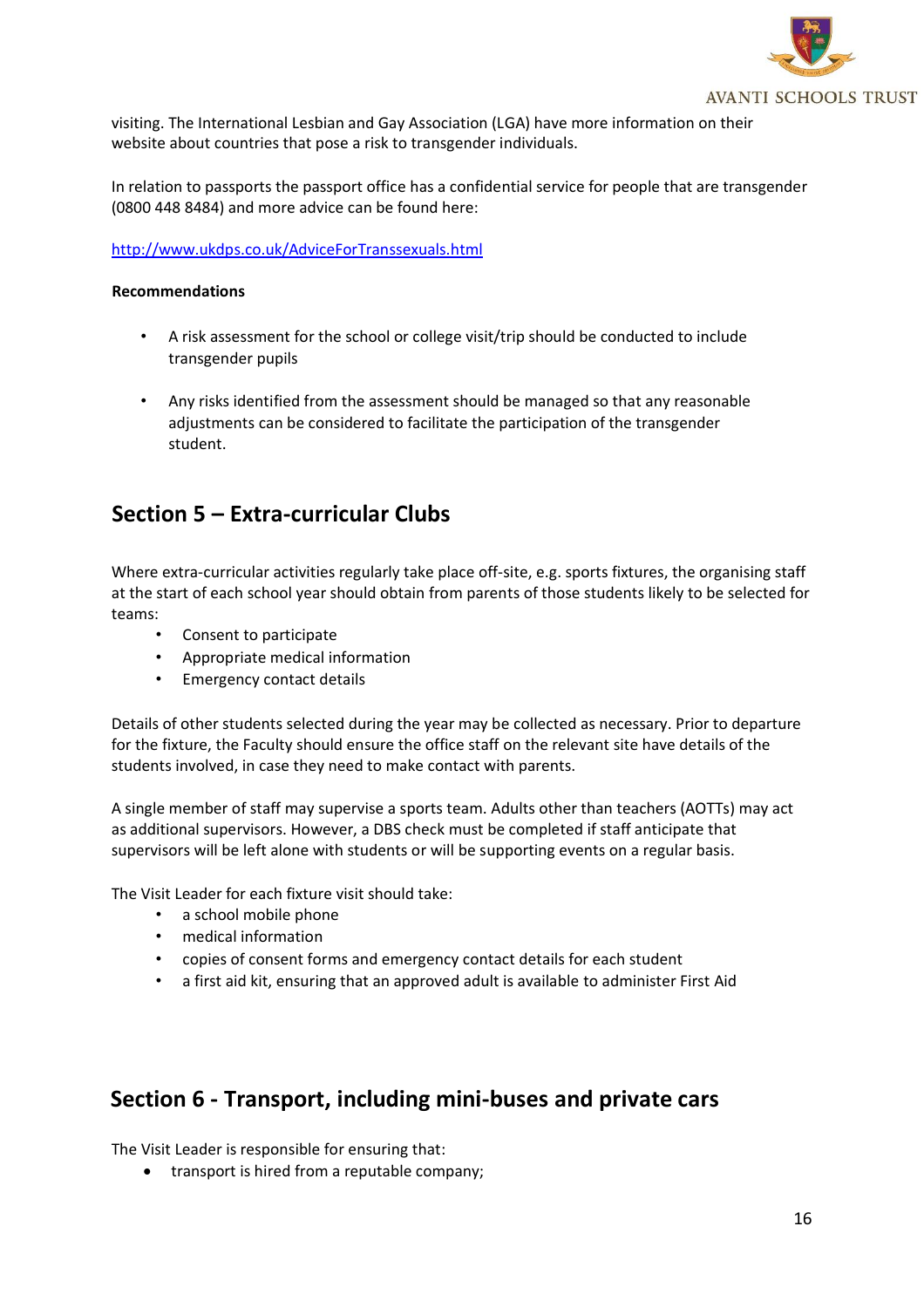

- there is adequate supervision;
- seat belts are worn
- staff and students are aware of what to do in an emergency, e.g. evacuation routes, assembly points.

All drivers of school mini-buses, including parent volunteers, must:

- have a LA permit, which expires after 5 years.
- be over 21. Drivers, aged 21-24, may require additional insurance.

In addition:

- All persons in the mini-bus must wear a seatbelt.
- Drivers must check the bus before departure and they must ensure that their total working day, including driving time, does not exceed 10 hours.
- Drivers must not drive for more than 1 hour 40 minutes in any period of 2 hours.

Teachers, and others who drive students in their own cars, must:

- have the appropriate licence and insurance cover for carrying students and must therefore contact their insurance companies to make suitable arrangements.
- ensure the car used for transporting students has a record of being roadworthy, serviced, taxed with valid MOT.
- Complete a Private Car form which is handed to the EVC.

Volunteer drivers, e.g. parents, not employed by the school, must also fill out the Private Car form and submit it to the EVC for approval. For regular volunteers, this must be done annually to check for endorsements. Supervising adults should not be put in a position where they are alone with a student. Any volunteer driver, who might be left with a student at any time, must have also had a DBS check completed. Volunteer Risk Assessments must be completed for all volunteers and must be sent to, and approved by, the EVC and HR.

Parents'/carers' permission must be sought for their children to be carried in other parents' cars.

The Trip Leader should arrange a central dropping off point for all students rather than individual drops home.

Staff on residential trips should liaise with the Site Team if parking their vehicle on the school site for the duration of the visit.

## **Section 7 – Checklist for leading an educational visit**

| Day trips                                    | Residential                                          |
|----------------------------------------------|------------------------------------------------------|
| Details of venue<br>٠                        | Accommodation details                                |
| Nature of activity on offer<br>$\bullet$     | Nature of activity on offer<br>$\bullet$             |
| If Outdoor Activity / Education<br>$\bullet$ | If Outdoor Activity/Education Centre,<br>$\bullet$   |
| Centre, has it been checked for              | has it been checked for suitability?                 |
| suitability?                                 | If accommodation other than above,<br>$\bullet$      |
| Available dates, including<br>$\bullet$      | e.g. hotel abroad, have premises been                |
| alternatives, times (must not return         | vetted, e.g. by Travel Company?                      |
| late (10:00)                                 | Available dates, including alternatives<br>$\bullet$ |
| without SLT consent                          | Insurance                                            |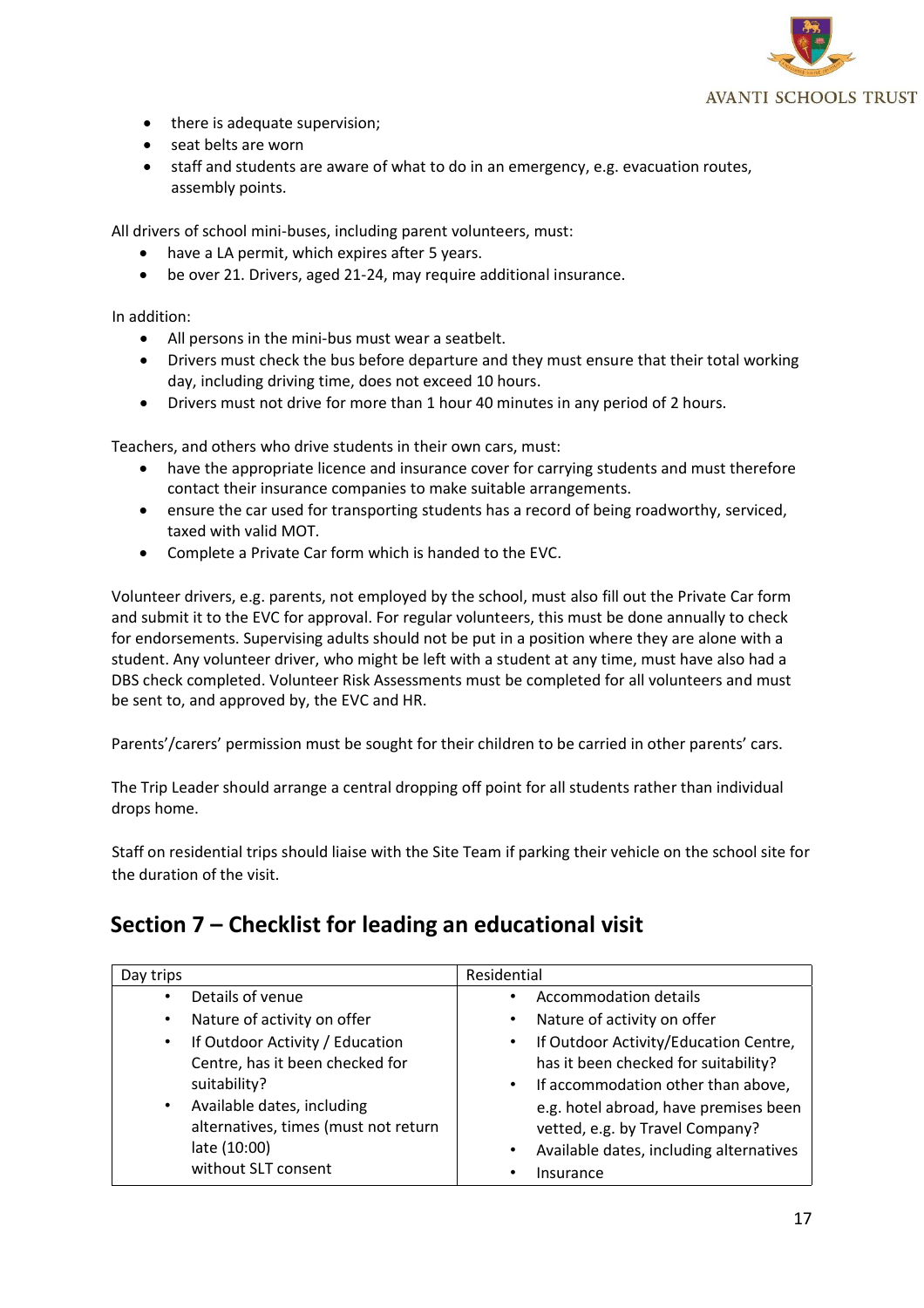

| Insurance                               | • Are staff qualified to lead activities? |
|-----------------------------------------|-------------------------------------------|
| Are staff qualified to lead activities? | • Costs, e.g. entrance fees, transport,   |
| Costs, e.g. entrance fees, transport,   | activities, meals, hiring equipment       |
| activities, meals, hiring equipment     | • Cover requirements and cost             |
| Cover requirements and costs            | • Suitability for those with physical     |
| Suitability for those with physical     | disabilities e.g. lifts, toilets          |
| disabilities e.g. lifts, toilets        | • First Aid provision. Are suitably       |
| First Aid provision. Are suitably       | qualified staff available to meet the     |
| qualified staff available to meet the   | needs of students e.g. diabetic           |
| needs of students?                      | students?                                 |

Allow plenty of time for planning. Allow at least three months for most day visits (six months if children with physical disabilities are involved and a minimum of six months for residential visits). Same day visits e.g. to the theatre, may need less time than this.

- 1. Discuss the idea for the visit with your Head of Faculty/Department or Learning Manager. Contact Learning Support regarding potential issues for SEN students
- 2. Make initial enquires with the company/venue re:
	- A **provisional booking** at this stage may be advisable
- 3. Complete and submit to Head of Faculty copies of
	- Trip Proposal forms
	- a Budget Form
	- Risk Assessments
	- a draft letter to parents/carers (see Visits Policy for exemplar)
- 4. If approved, inform students and parents/carers of the visit, asking for reply slips from those interested.
- 5. Arrange which students are going and send out letters that:
	- confirm places asking for deposits/payment in full where applicable
	- asking for consent form to be completed and returned. The Visit Leader should retain these.
	- (For visits abroad) ask for details necessary for a Collective Passport and to remind parents to acquire NHS card EHIC.

It is suggested that you also keep a copy of the passport details and cross check names with any tickets.

- 6. Confirm any booking(s) in writing with a receipt for any payment in advance. Payments are to be arranged through the EVC. Arrange with the EVC **at least** 7 days in advance if you require cash/cheques from the relevant account to make necessary payments, e.g. entrance fees or contingency fund.
- 7. Arrange a briefing for parents/carers if required.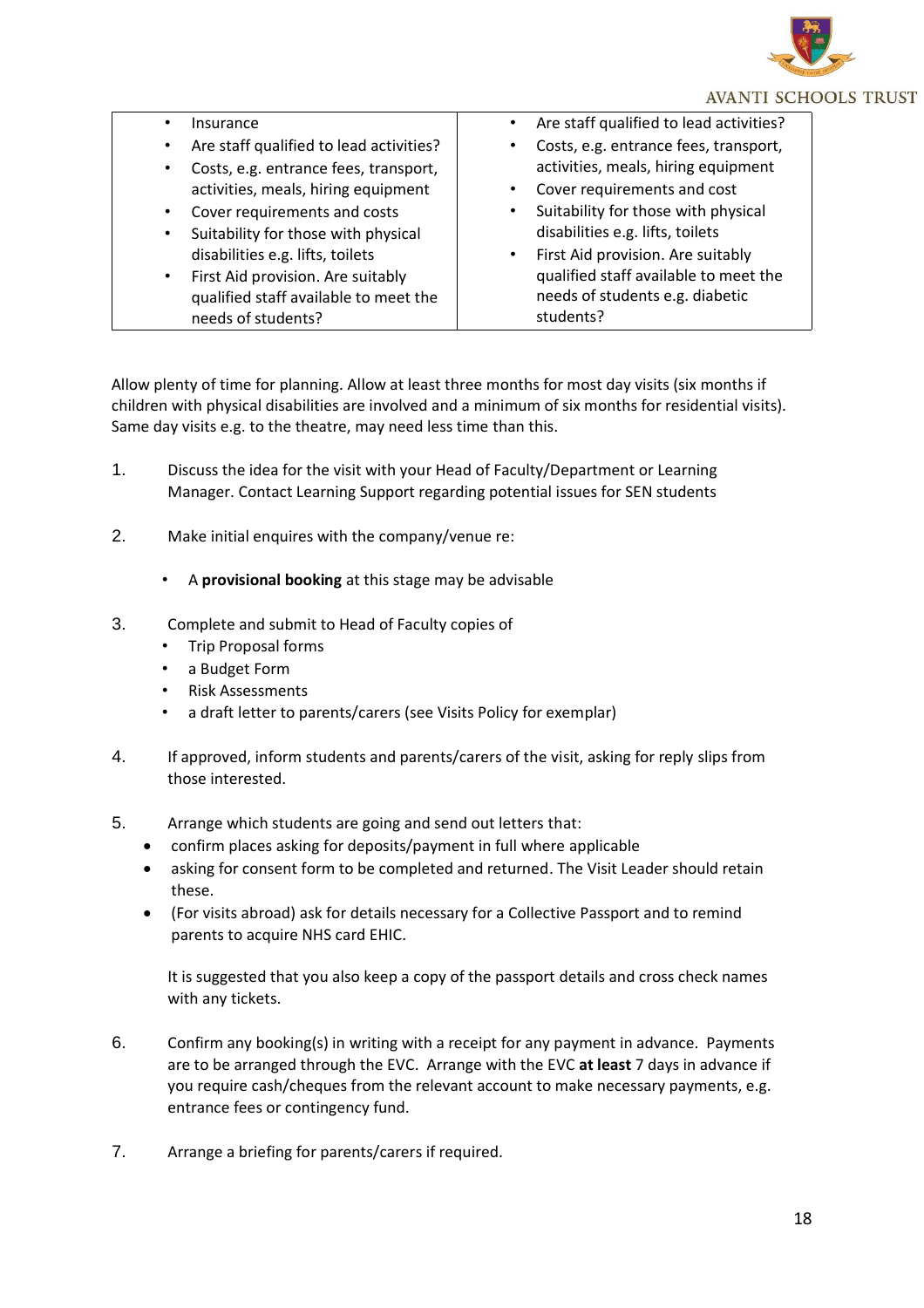

- 8. Request balance of payment if applicable.
- 9. Ensure **all** staff involved have submitted cover requests to the Cover Manager.
- 10. Arrange necessary first Aid provision and any necessary medication, e.g. Epipens, extra inhalers, controlled medication with administration form.
- 11. Ensure that students and parents are fully aware of the itinerary, equipment required and expected standards of behaviour if this has not already happened at the briefing meeting, e.g.
	- Use of meeting points
	- Out-of-bound areas
	- What to do in an emergency
	- Dress code
	- Responsibility for own property
	- Water/sunscreen/hat for outdoor summer activities

12. Parents/Carers should also be provided with the addresses and contact numbers of the accommodation, group mobile phone number, the Base Contact and the Travel Company if applicable. If the visit involves a large number of students, you may wish to create a 'telephone tree' to be used to pass non-emergency information to parents/carers quickly e.g. a significant delay anticipated returning. Please ensure that parents/carers provide a number, which they agree to have made public.

- 13. Arrange for a list of participants names to go into the staff rooms, to the Attendance Officer and to relevant teaching staff in good time in order that teaching staff are aware of the reason for pupil's absence.
- 14. For visits abroad, make a photocopy of each pupil's passport and EHIC before departure.
- 15. For all visits involving an element of remote supervision, pupils should carry emergency contact names and numbers, e.g. Visit Leader and school mobile number. A laminated card is a good idea for this purpose.
- 16. Prior to departure provide the Base Contact, EVC, office staff and all supervising staff with a list of all participants, addresses and telephone numbers of contact persons, a copy of the risk assessments and an itinerary.

### **After the Visit**

- Where necessary, an accident/incident Form should be completed and a copy sent to the EVC
- In every case, an evaluation of each visit should be carried out and sent to the EVC within 14 days of return. A full and thorough evaluation of all trips should include: planning, finance (value for money), travel, accommodation, food, risk assessments and health and safety, student behaviour, student learning, recommendations for future trips and follow up evaluation e.g. presentation to SW Hub Board of Trustees, assembly feedback, article/photos in school newsletter.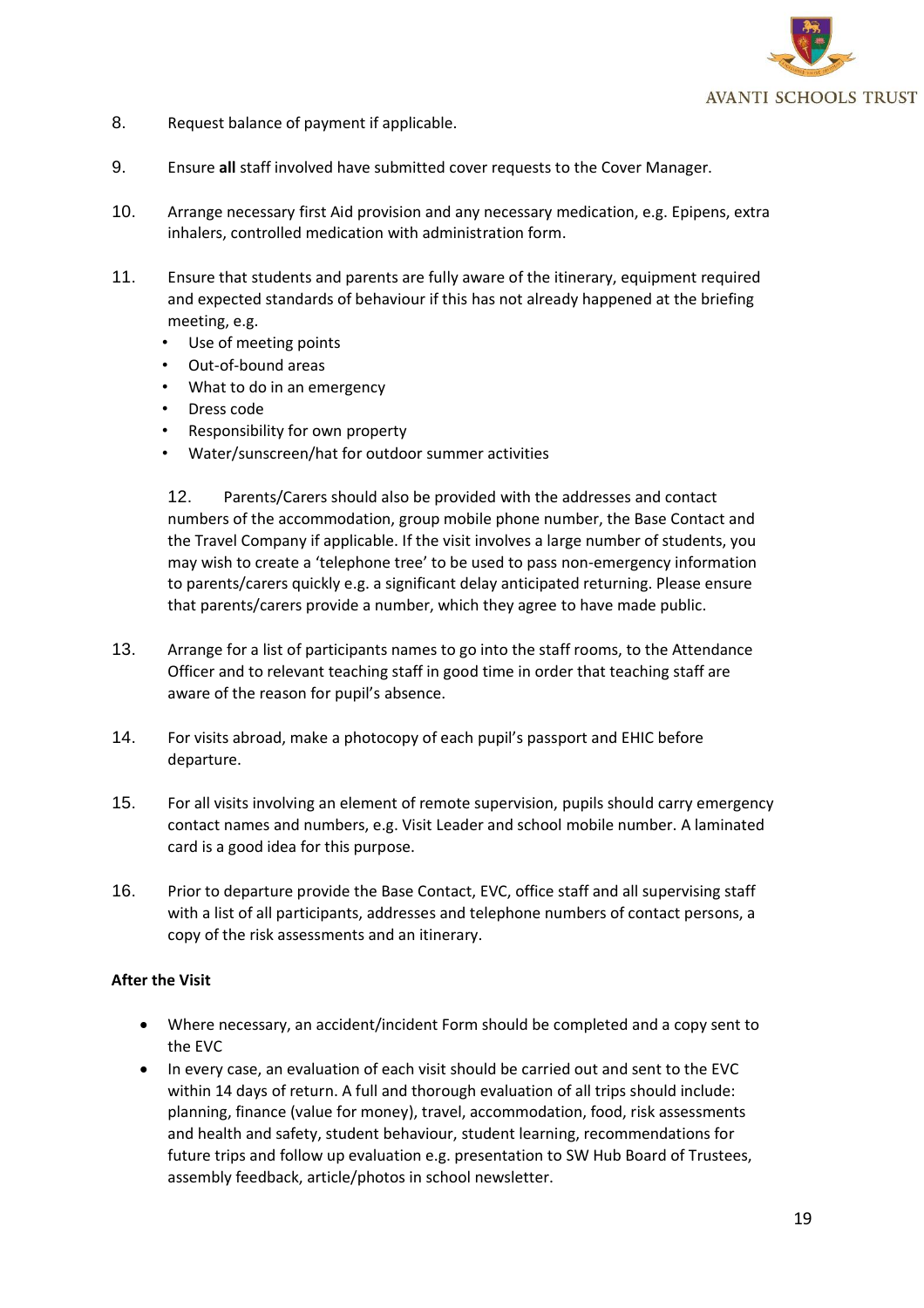

• Ensure that students and staff depart from late trips quietly without causing inconvenience to school neighbours. **Please ensure that students attend school the next morning**.

## **Section 8 – Monitoring Visits**

• The EVC is responsible for ensuring that all visits comply with the LA/Avanti Hall School guidelines

• Each visit will be subject to monitoring through the process from the application for a visit through to the final delivery. Visit Leaders may be required to meet the EVC to discuss the visit, risk management and arrangements

• Each year the EVC will observe a sample of visits and monitor in accordance with LA guidelines, requiring that the Visit Leader can demonstrate the ability to operate to current standards of recognised good practice and the following indicators of competence should be in place:

## **Appropriate knowledge and understanding of:**

- 1. employer guidance, reinforced by employer-approved training i.e. EVC training
- 2. establishment procedure (reinforced by a formal induction)
- 3. The group, the staff, the activity and the venue; recent and relevant experience; in some cases, a formally accredited qualification e.g. First Aid

## **Section 9 - Budgets**

Management of the Visit Budget is extremely important. We aim to ensure that trips are financially sustainable. Educational visits cannot be allowed to run at a loss.

## **Section 10 – Critical Incidents**

## **Definition of a Critical Incident**

When a group undertaking an off-site activity and any member of the group has been involved in an incident where a group member:

- Has suffered a life-threatening injury or fatality
- is at serious risk;
- has gone missing for a significant and unacceptable period.

In any such case, the incident should be treated as a "critical incident" and this guidance and procedures should be implemented.

#### **Principles and Priorities**

• to meet the needs of the group in crisis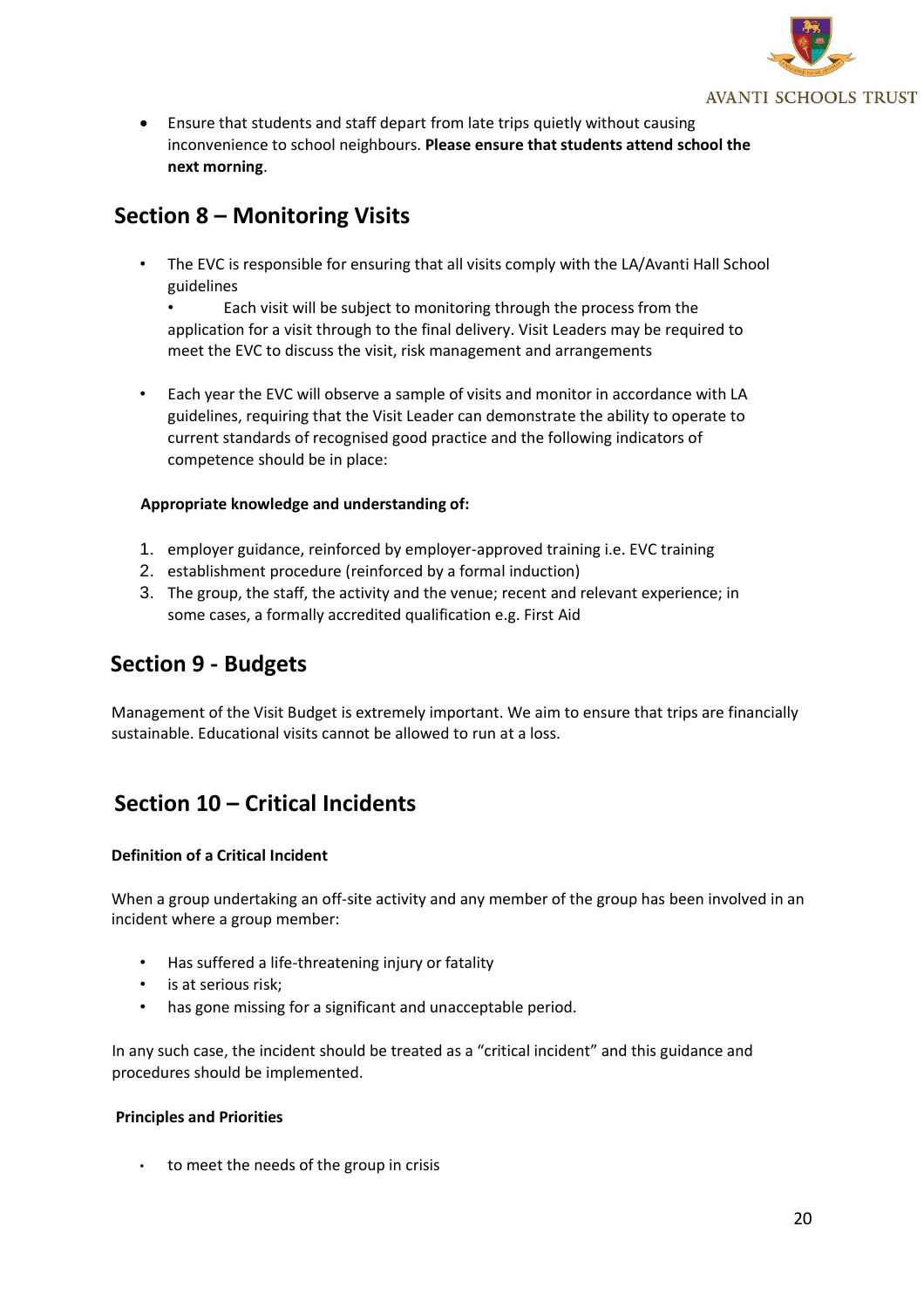

- to meet and support the needs of the establishment, its community, parents/carers, relatives and friends
- to respond to the needs of other agencies  $\mathbb{R}$  to respond to media demands

## **Alerting and Activating the Plan**

The plan should be sufficiently flexible to enable alerting the system for incidents occurring during normal school hours and those incidents that take place outside of normal school hours on a 24/7 basis. This will usually be by allocating a landline telephone number that is certain to be staffed during normal office hours (Usually Reception), and an alternative mobile phone number that is staffed on a 24/7 basis outside normal office hours (Base Contact). The numbers should be available to all those that may be required to use them, including:

- **Principal**
- EVC
- Visit Leader
- Assistant Leaders who may take sole charge of a sub-group

Visit Leaders, and those in sole charge of a sub-group, should be advised to carry these numbers at all times during off-site activities, along with an Emergency Plan crib-card (preferably laminated to ensure that it can be used in difficult environmental conditions). However, in all but the most serious of circumstances, they should only use them after consultation with the establishments nominated Emergency Contact(s). Under normal circumstances, it should be the establishment's Emergency Contact that alerts the employer to initiate the Plan.

**For the planned telephone communications to remain effective, it is strongly recommended that under no circumstances should Visit Leaders, EVCs, Establishment Emergency Contacts, Heads or Managers, make these telephone numbers available to parents – who might otherwise overburden and compromise the system.**

## **Section 11 – Emergency Procedure Protcols**

The immediate course of action should be to:

- assess the situation, establishing the nature and extent of the emergency but ensuring that the Visit Leader does not put his/herself at further risk
- Visit Leader delegates responsibility of visit leadership to their deputy and contacts emergency services. Following contact with emergency services, Visit Leader contacts Base Contact.

Deputy Visit Leader makes sure all other members of the party are:

- accounted for and safe
- briefed to ensure that they understand what to do to remain safe

Staff responsible should:

- follow the emergency procedures appropriate to the activity
- if there are injuries, take action to establish their extent and administer appropriate First Aid

It is vital to keep an accurate, real-time record of all actions as they occur. Under no circumstances should Visit Leaders make the telephone numbers that *activate the Critical Incident Management*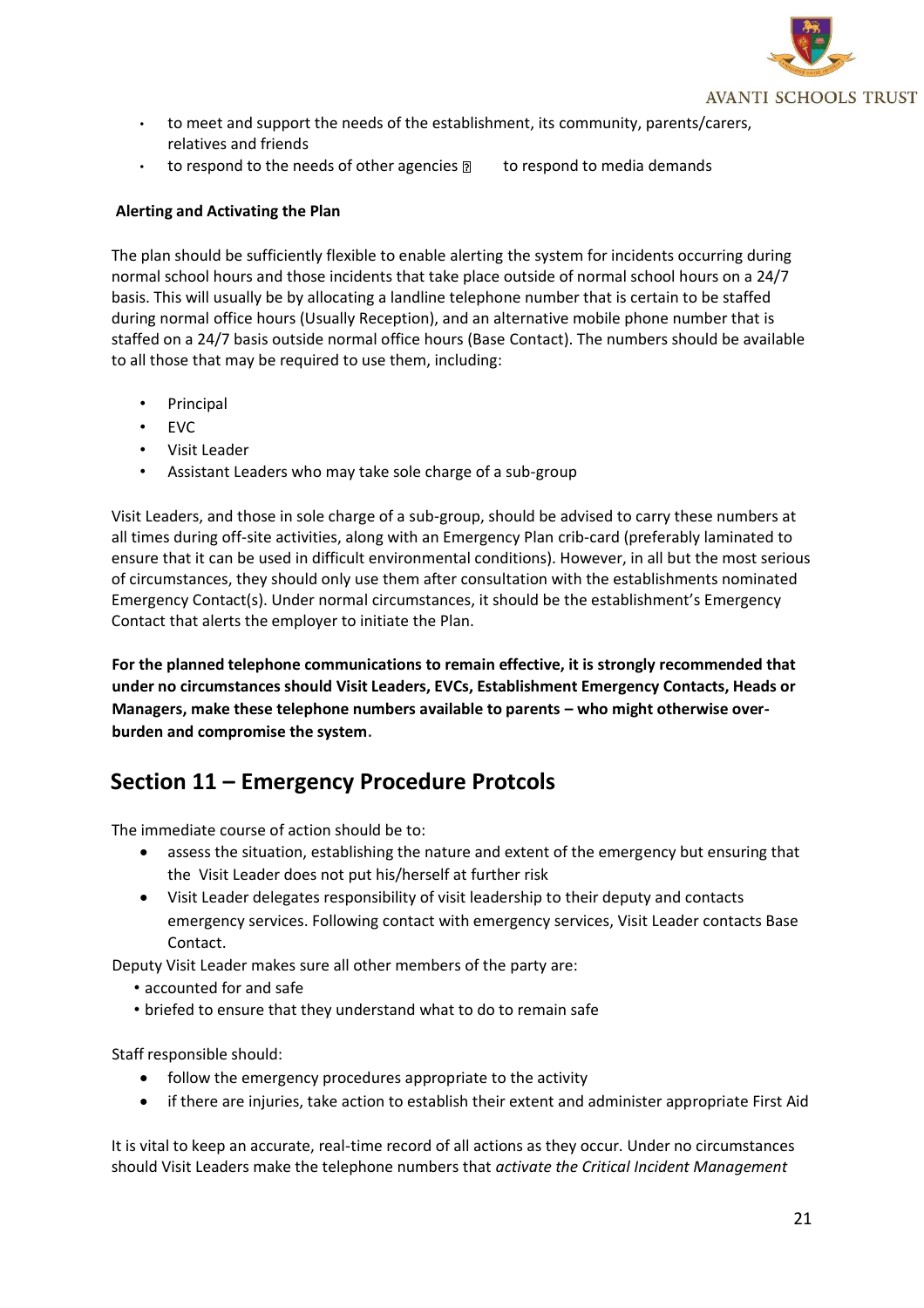

*Plan communication available to parents.* Direct contact with a parent/carer of a group member from the scene of the incident should be avoided. This task should be carried out from the establishment home base by senior staff.

### **When summoning help***:*

- 1. Contact the appropriate emergency service(s) providing:
	- name of group and Visit Leader
	- location
	- nature of emergency and number of injured persons
	- action so far

Then follow the advice given by the emergency services

- 2. Contact and advise the establishment Emergency Contact of the incident and action taken
- 3. Contact and advise any local base being used by the group

The Visit Leader at the location of the incident (in conjunction with the local base support) should:

- ensure that an appropriate adult attends the receiving hospital, taking the parental consent forms and appropriate medical information for the injured persons
- ensure that the remainder of the party:
	- are adequately supervised throughout
	- are returned as early as possible to base
	- receive appropriate support and reassurance
- ensure that an adult continues to liaise with the emergency services until the incident is over

#### **Essentials:**

- Monitor record all events, times and details establish witness contact details
- Treat for shock reassure and keep warm
- Remember the rest of the group safety, comfort, shock
- Avoid splitting the group unless it is the only way to get help leave nobody on their own
- Control indiscriminate use of mobile phones/email/Social Networking by the rest of the group
- Ensure that a leader accompanies any casualties to hospital
- Continue to monitor the situation and respond accordingly

#### **Recording an incident:**

Make an accurate record of all details as soon as possible – do not leave this until later when your memory of details may be confused.

#### **Record the following:**

• Time, date and nature of the incident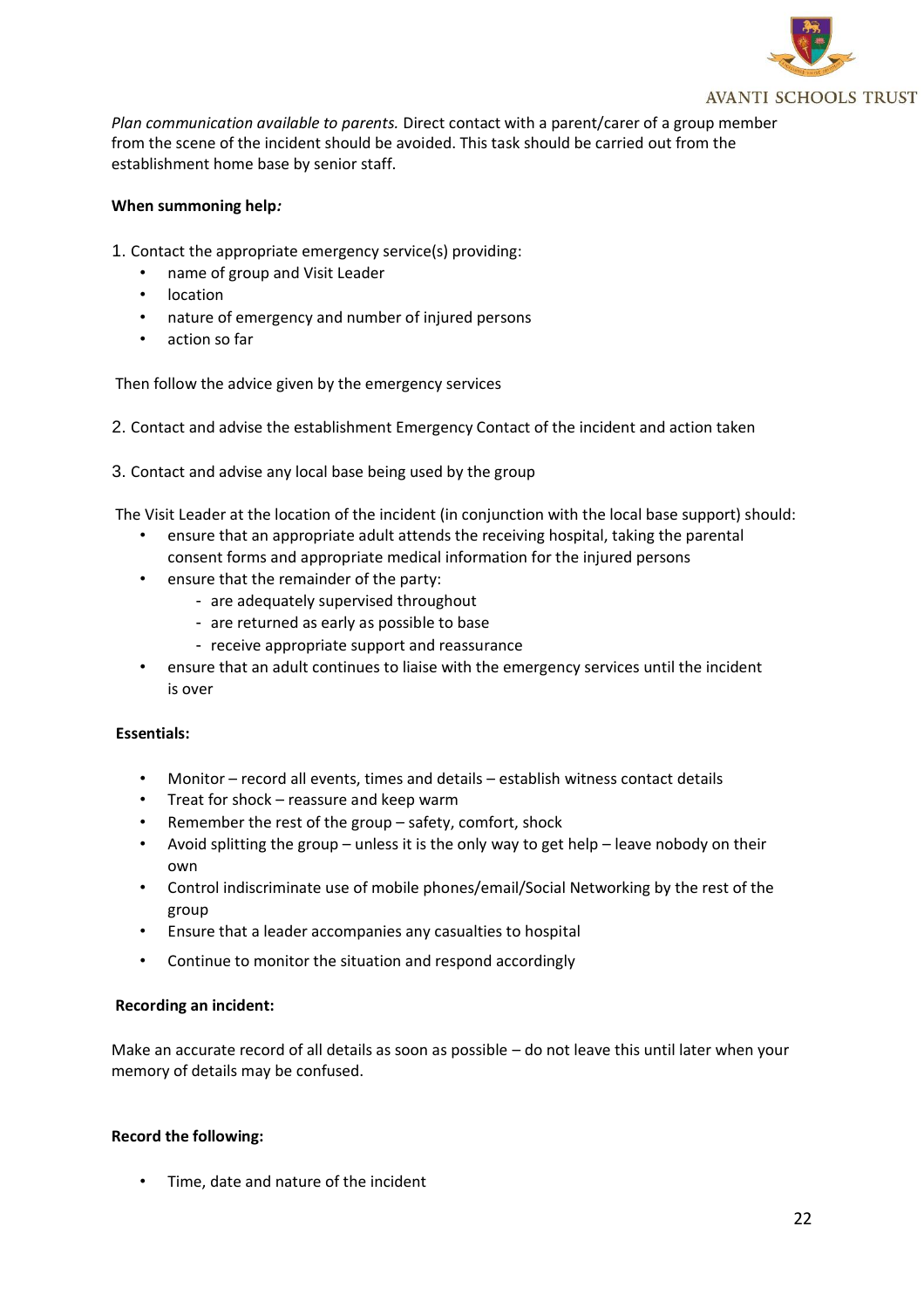

- Accurate incident location
- Names of casualties
- Details of injuries
- Names of others involved but not injured
- Locations of all involved when moved from the site
- Names and contact details of witnesses
- Action taken
- Action still to be taken
- An agreed plan for further action

#### *Establishment Emergency Contact Protocols*

The designated establishment Emergency Contact should initiate the planned cascade of information and action as set out in the Establishment's own Critical Incident/Emergency Plan.

They should ensure that they:

- 1. Make every effort to seek alternative and additional telephone lines
- 2. Restrict access to telephones, **including mobile phones**, and to other outside contacts, including the media and press
- 3. Contact the employer's designated Lead Manager contact point, giving details as above and also the current emergency contact telephone number at the location
- 4. Ensure that an appropriate adult is accessible by telephone

## **Section 12 - Base Contact's guidance when responding to a Critical Incident**

- Establish group safety
- Ensure Visit Leader has followed critical incident protocol
- Contact the Principal who will begin the Critical Incident Management Plan
- Contact the establishment's Emergency Contact (if appropriate)
- Principal/SLT will contact parents, Local Authority and the Trust Board
- Maintain contact and communication with visit group and the establishment in question

## **Appendix 1 - Visit Proposal Form**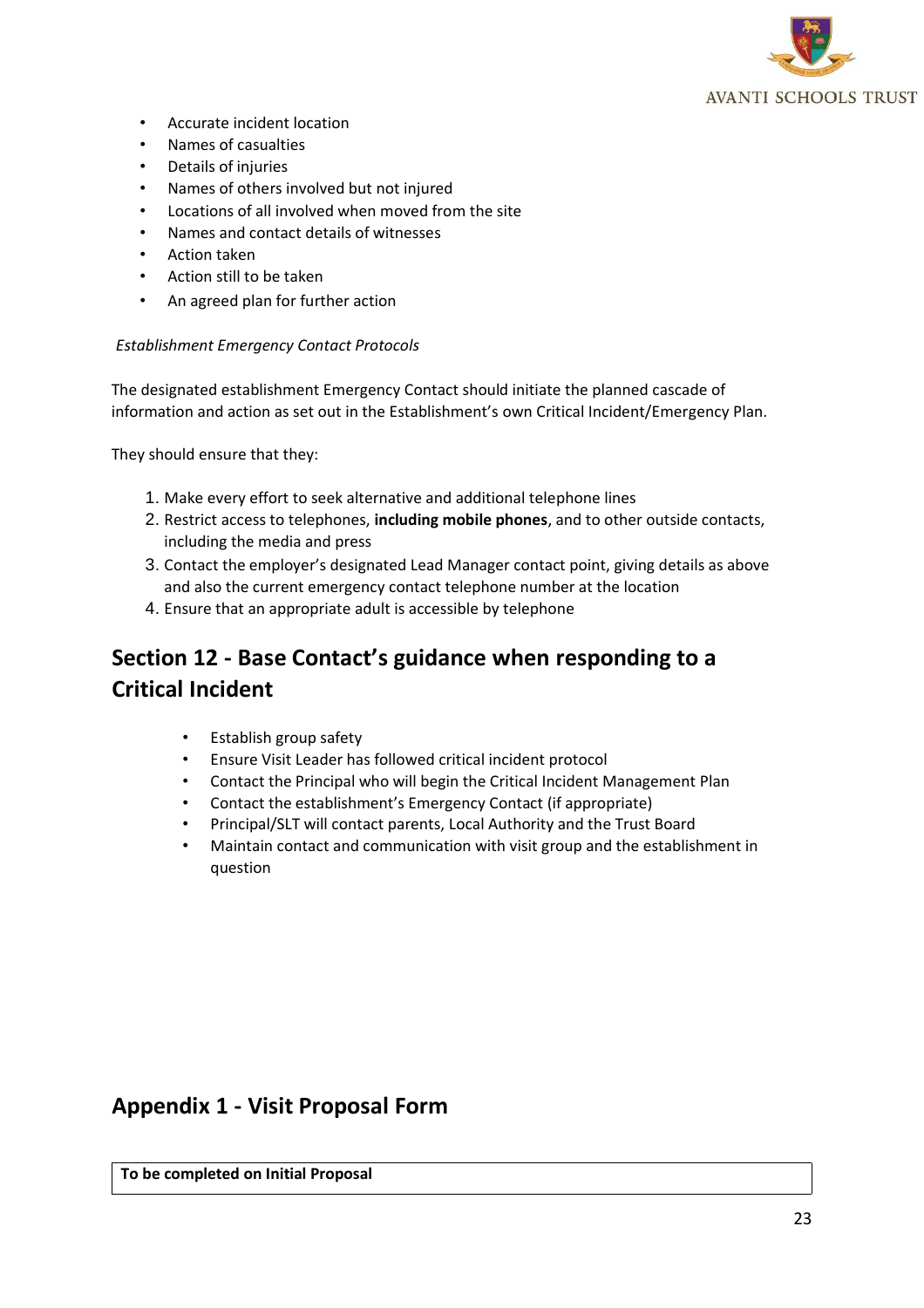

|                               |                                   | Year group:                          |  |
|-------------------------------|-----------------------------------|--------------------------------------|--|
| Subject:                      | Date:                             | Time depart:                         |  |
|                               |                                   | Time return:                         |  |
| Aims/Benefits/Purpose of      | $\bullet$                         |                                      |  |
| visit                         |                                   |                                      |  |
|                               |                                   |                                      |  |
|                               |                                   |                                      |  |
| <b>Visit Leader:</b>          | <b>Visit specific experience:</b> |                                      |  |
|                               |                                   |                                      |  |
| <b>Staffing:</b>              | Leader:                           |                                      |  |
| (include and indicate first   | Assistant:                        |                                      |  |
| aider)                        |                                   |                                      |  |
|                               | <b>Additional staffing:</b>       |                                      |  |
|                               |                                   |                                      |  |
| Venue:                        |                                   | <b>Contact number:</b>               |  |
|                               | <b>Contact email:</b>             |                                      |  |
|                               | <b>Address:</b>                   |                                      |  |
|                               |                                   |                                      |  |
|                               |                                   |                                      |  |
| <b>Accommodation</b>          |                                   | <b>Accommodation contact number:</b> |  |
| (residential)                 |                                   |                                      |  |
|                               | <b>Address:</b>                   |                                      |  |
|                               |                                   |                                      |  |
|                               |                                   |                                      |  |
|                               |                                   |                                      |  |
| <b>Transport provider:</b>    | <b>Contact number:</b>            |                                      |  |
|                               | <b>Contact address:</b>           |                                      |  |
|                               |                                   |                                      |  |
|                               |                                   |                                      |  |
| Proposed estimated cost for   | £                                 | per student                          |  |
| student including transport,  | £                                 | total visit cost                     |  |
| venue and accommodation       |                                   |                                      |  |
|                               | <b>Students:</b>                  | Staff:                               |  |
| <b>Number of participants</b> |                                   |                                      |  |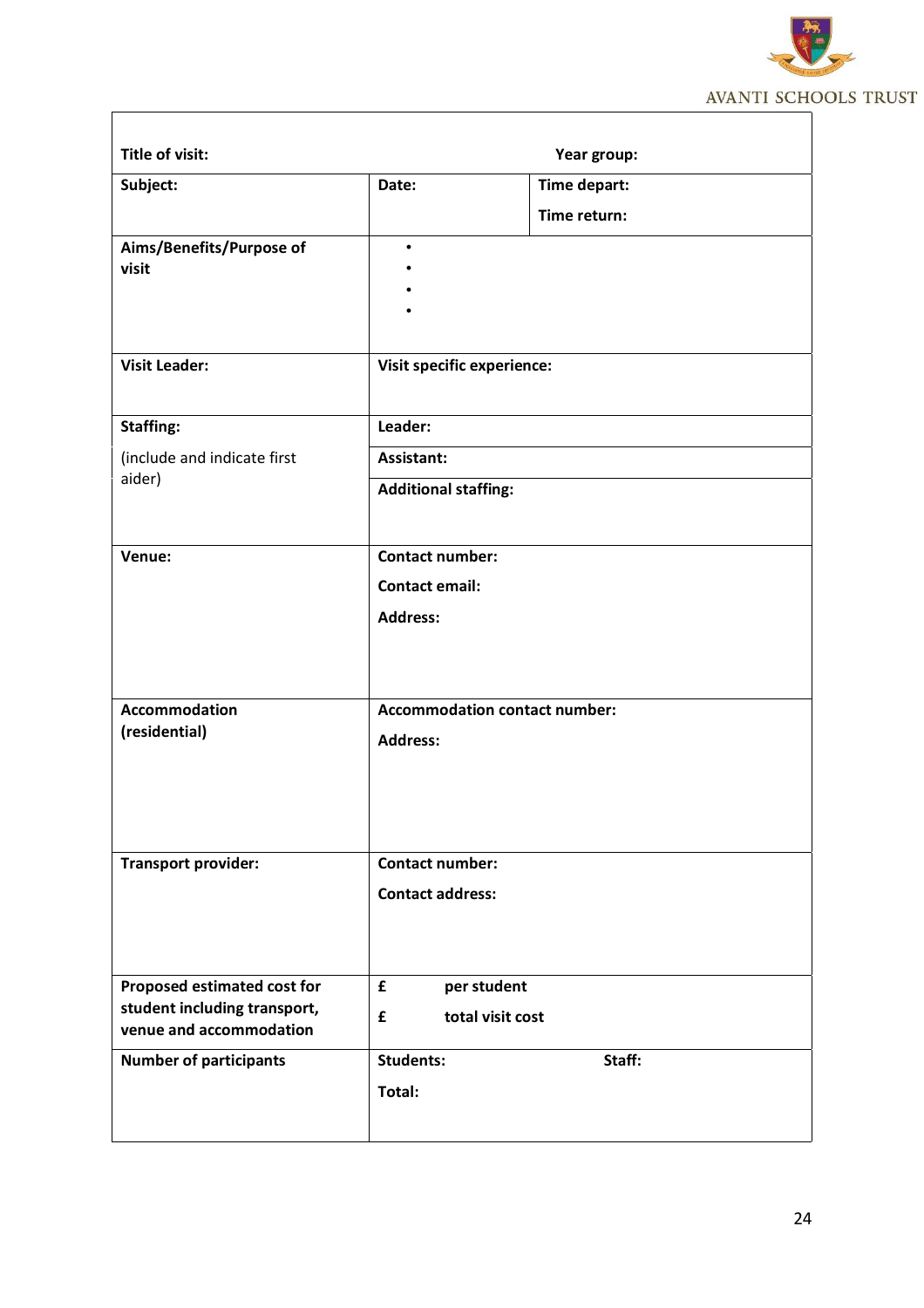

| RAs completed and<br>uploaded onto Evolve/)         | b) Transport<br><b>Indiviuals</b> | undertaken                                   |  |
|-----------------------------------------------------|-----------------------------------|----------------------------------------------|--|
|                                                     |                                   |                                              |  |
|                                                     | c)                                | f) Other                                     |  |
|                                                     | d) Visit specific RA              | g) Other                                     |  |
|                                                     |                                   | h) Other                                     |  |
| <b>Insurance</b>                                    | Name of company:                  |                                              |  |
| <b>Emergency contact</b>                            | <b>During school</b>              |                                              |  |
| numbers                                             |                                   |                                              |  |
|                                                     | Name:                             |                                              |  |
|                                                     | <b>Position:</b>                  |                                              |  |
|                                                     | <b>Contact number:</b>            |                                              |  |
|                                                     | After school/out of hours         |                                              |  |
|                                                     | Name:                             |                                              |  |
|                                                     | <b>Position:</b>                  |                                              |  |
|                                                     | <b>Contact number:</b>            |                                              |  |
| Forms (Are all                                      | a) Written parental consent       |                                              |  |
| complete?)                                          | b) EV2 (medical forms)            |                                              |  |
|                                                     |                                   | c) EHIC details (overseas health insurance)  |  |
|                                                     | d) Telephone tree                 |                                              |  |
|                                                     |                                   | e) Copies of passports (for overseas visits) |  |
| <b>Avanti Hall School Educational Visits Policy</b> |                                   | Has Visit Leader read policy?<br>Υ<br>N      |  |

# **Appendix 2 - Visit checklist for leaders**

Please complete the following form to demonstrate that all necessary processes have been followed: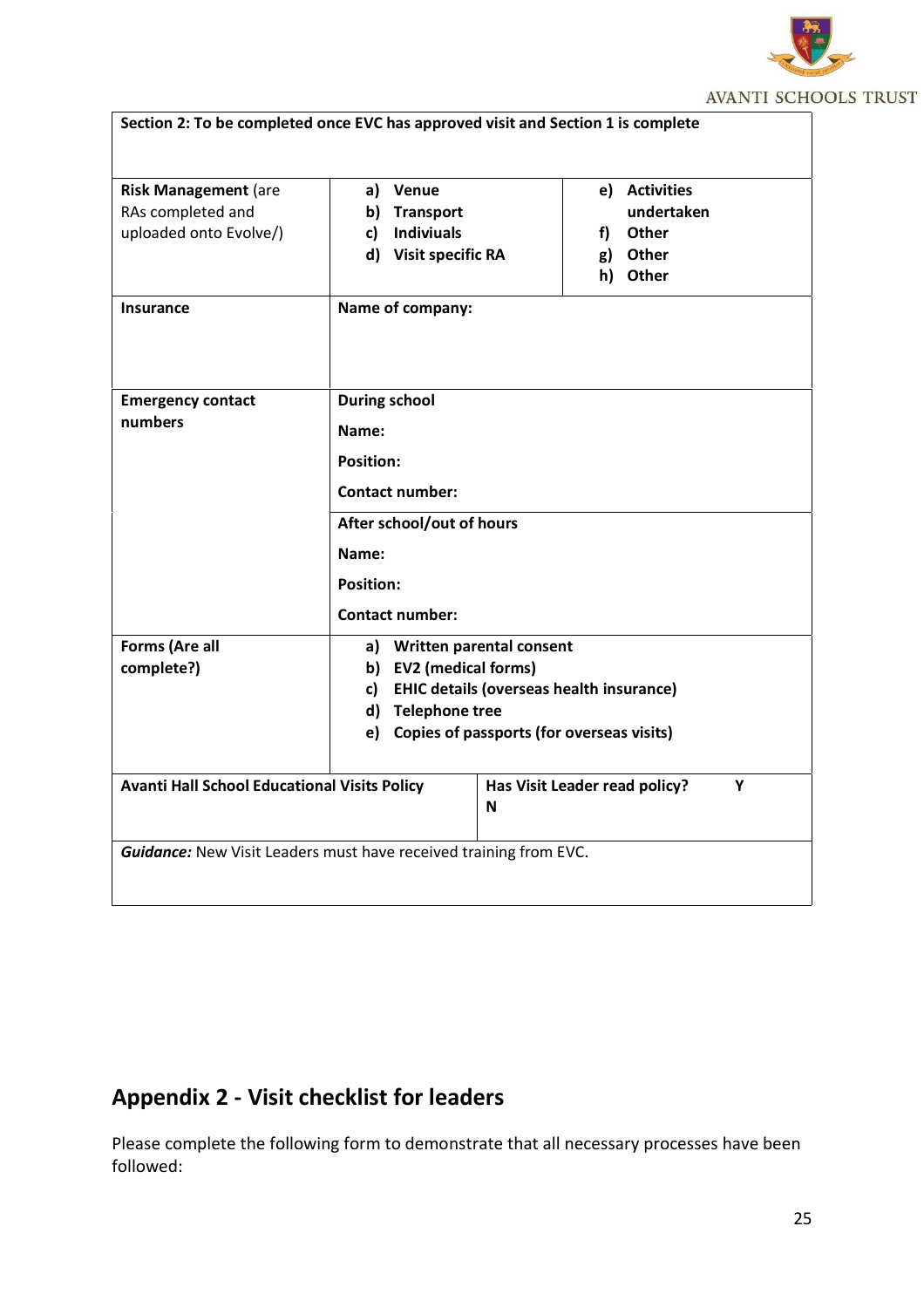

| (A) Category A & B visits (local or non-hazardous)                              | Υ | N |
|---------------------------------------------------------------------------------|---|---|
| Are you specifically competent and meet the requirements of employer            |   |   |
| guidance?                                                                       |   |   |
| Have you completed the visit proposal form and have you been formally           |   |   |
| approved to carry out the visit?                                                |   |   |
| Has budgeting for the visit been completed (including cover costs for staff     |   |   |
| absence)?                                                                       |   |   |
| Have risk assessment, safe working practices and standard operating             |   |   |
| procedures been completed?                                                      |   |   |
| Have all parental consents (including medical consent) been completed?          |   |   |
| Have registers for children been left with office staff and Attendance Officer? |   |   |
| Have staff/student ratios been adhered to?                                      |   |   |
| Have staff applied for cover?                                                   |   |   |
| Have qualified first aiders been allocated?                                     |   |   |
| Do you have the Base Contact's contact details?                                 |   |   |
| Are the insurance arrangements adequate?                                        |   |   |
| Have you checked with the Designated Safeguarding Lead for any CP               |   |   |
| concerns?                                                                       |   |   |
| Have staff and other supervisors been briefed?                                  |   |   |
| (B) Category C visits (Residential, Overseas and Hazardous)                     | Υ | N |
| e.g. tours, dangerous activities involving water                                |   |   |
| Does the provider have the LoTC Quality Badge (if applicable)?                  |   |   |
| Have you completed the provider questionnaire?                                  |   |   |
| Have you completed a telephone tree for potential emergency contact?            |   |   |
| Have you arranged a meeting with the EVC?                                       |   |   |
| Have you adhered to agreed staff/pupil ratios?                                  |   |   |
| Has insurance been arranged/have students got EHICs?                            |   |   |
| Have you arranged a parents meeting/evening (residential only)?                 |   |   |
| Have you undertaken a preliminary visit (if applicable)?                        |   |   |
| Have you shared details of emergency contacts and arrangements with key         |   |   |
| staff?                                                                          |   |   |

# **Appendix 3 - Visit evaluation form**

(This is an electronic form and must be completed by all staff within 14 days of return)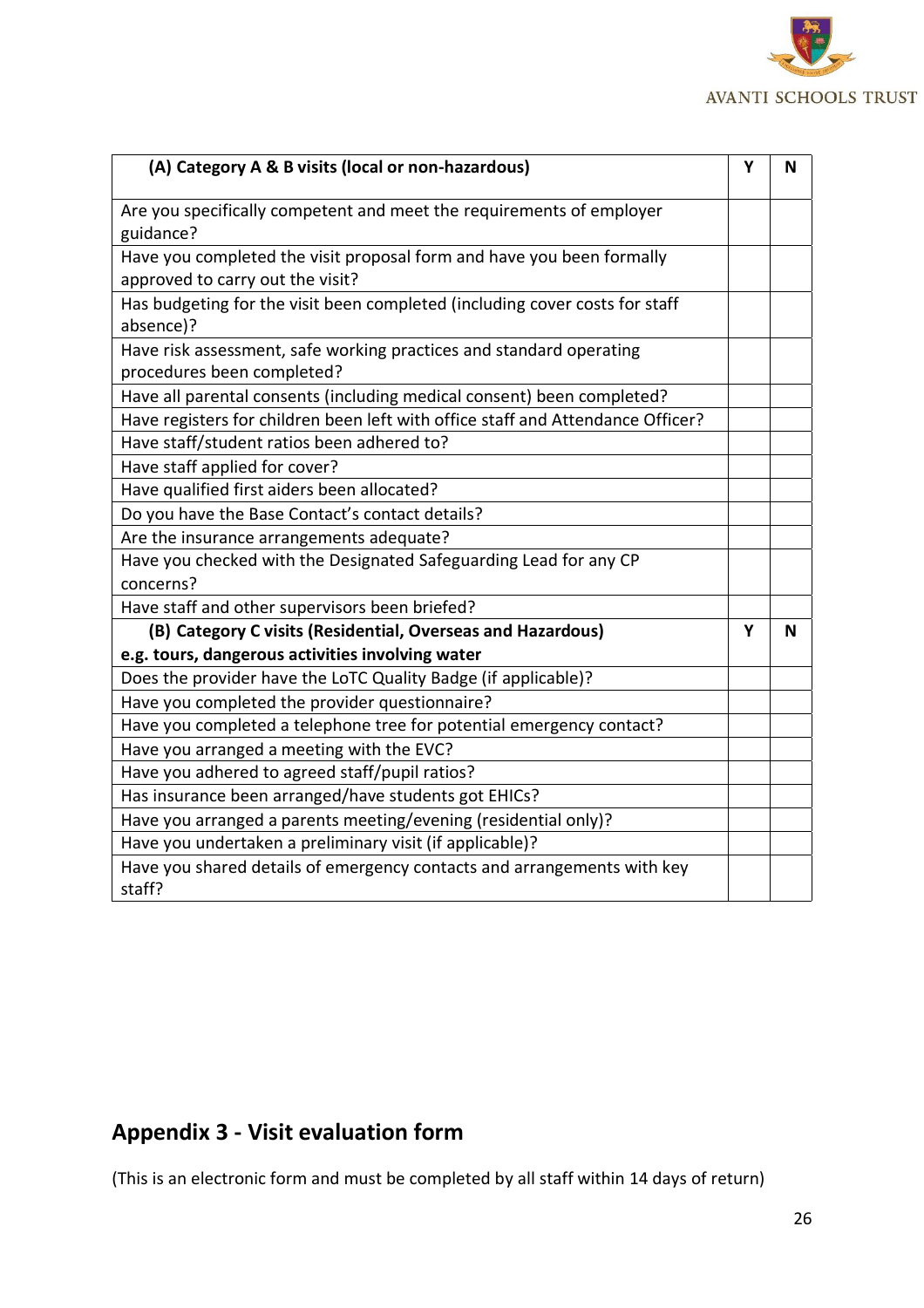

| Were the learning outcomes/benefits<br>achieved? | Evidence:               |
|--------------------------------------------------|-------------------------|
|                                                  |                         |
| Did both students and accompanying               |                         |
| adults enjoy the visit?                          |                         |
|                                                  |                         |
|                                                  |                         |
|                                                  |                         |
|                                                  |                         |
|                                                  |                         |
|                                                  |                         |
|                                                  |                         |
| What went well?                                  |                         |
|                                                  |                         |
|                                                  |                         |
|                                                  |                         |
|                                                  |                         |
|                                                  |                         |
|                                                  |                         |
| What didn't go as expected?                      |                         |
|                                                  |                         |
|                                                  |                         |
|                                                  |                         |
|                                                  |                         |
|                                                  |                         |
|                                                  |                         |
| What would you do differently?                   |                         |
|                                                  |                         |
|                                                  |                         |
|                                                  |                         |
|                                                  |                         |
|                                                  |                         |
|                                                  |                         |
| Do any risk management procedures                | Identify which and why. |
|                                                  |                         |
| need changing?                                   |                         |
|                                                  |                         |
|                                                  |                         |
|                                                  |                         |
|                                                  |                         |
|                                                  |                         |
|                                                  |                         |

# **Appendix 4 – Educational visits during Covid**